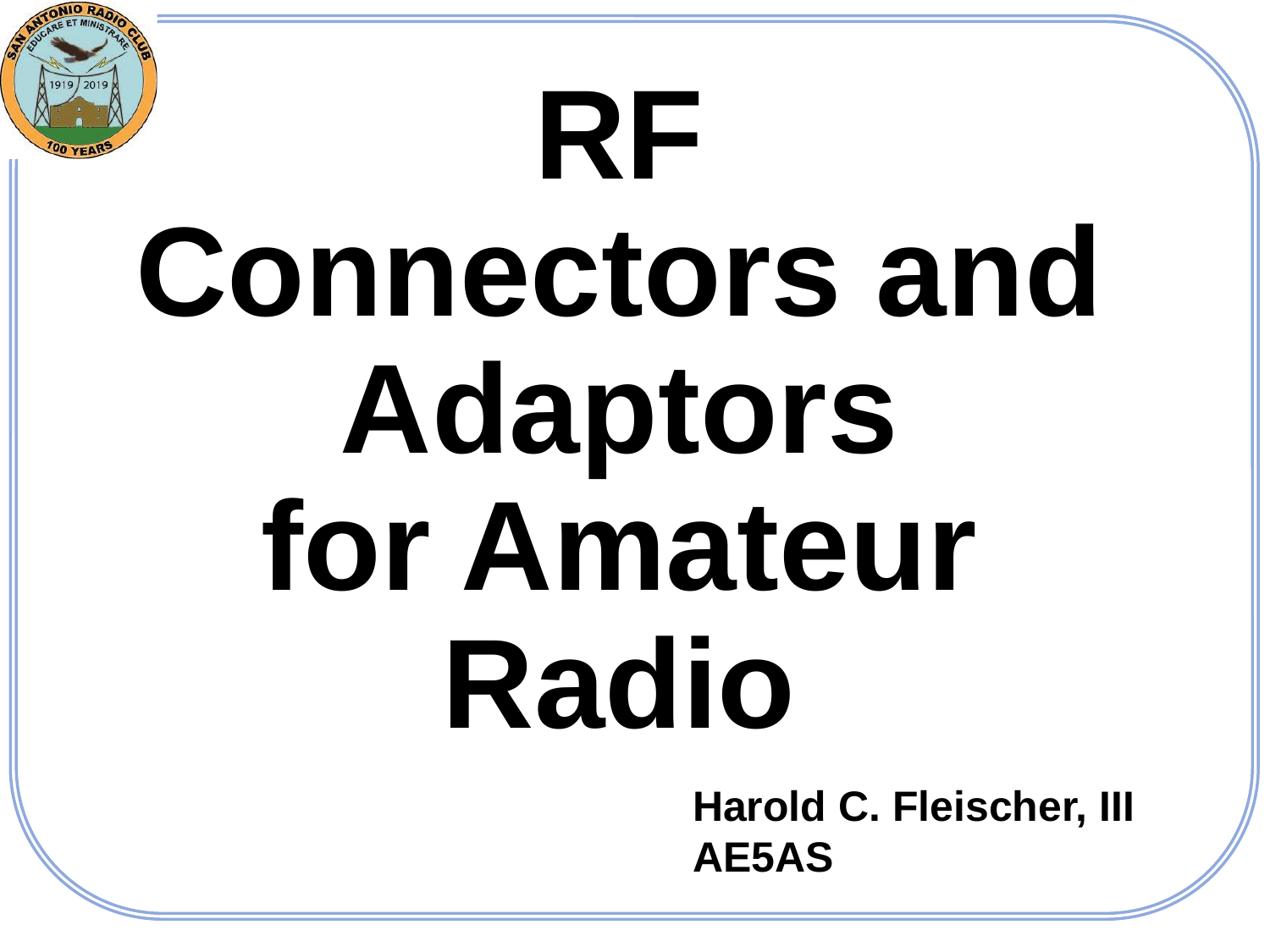

## **Common Connectors in Amateur Radio**

➢**UHF**

➢**N**

➢**BNC**

➢**SMA**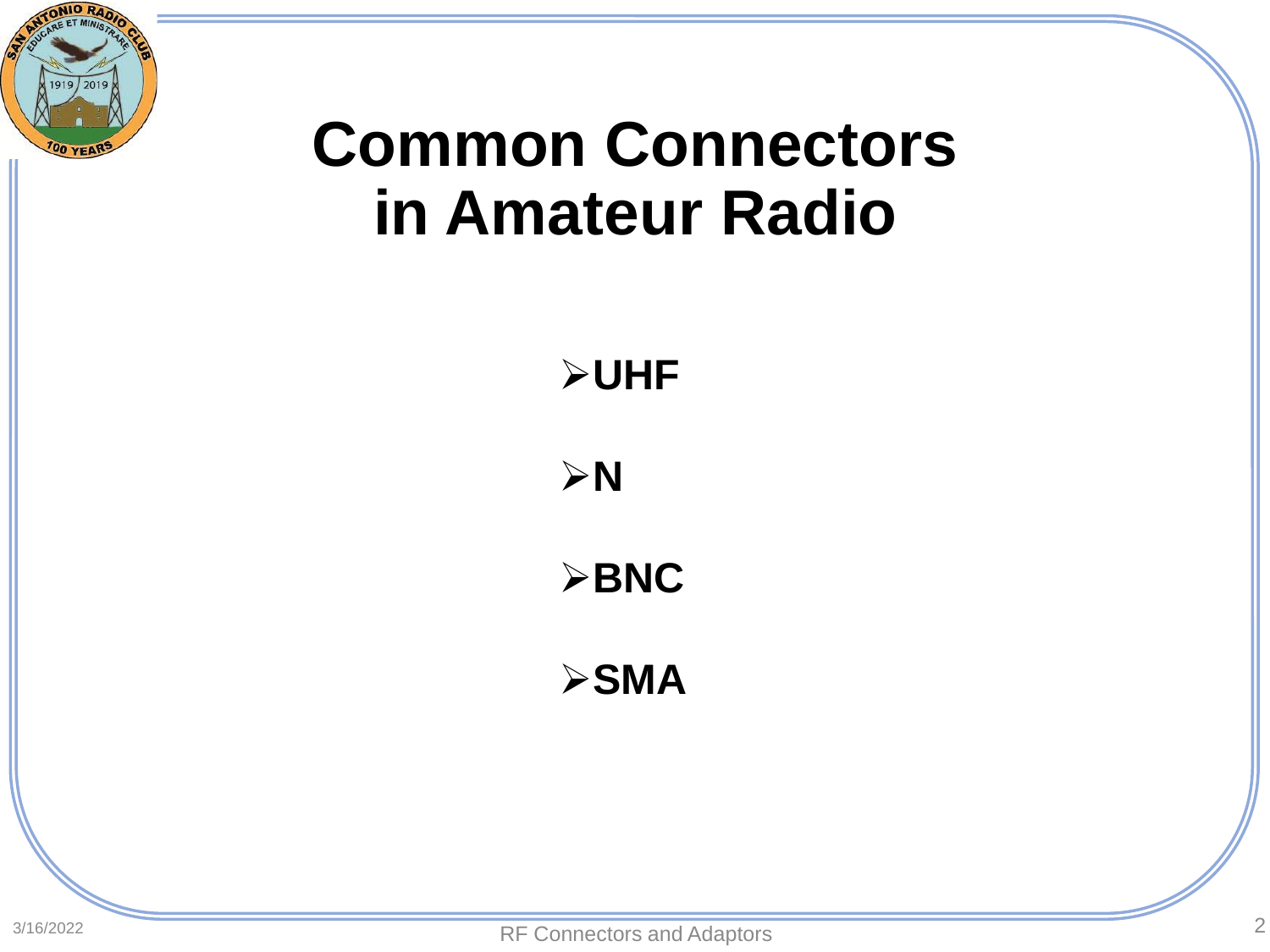# **UHF Connector**

➢**Commonly, referred to as PL-259/SO-239**

➢**Developed in 1930s for RF above 30 MHz**

- **At the time these frequencies were called UHF**
- **Frequency bands later renamed such that above 30 MHz became VHF until UHF starts at 300 MHz**
- **These connectors were never renamed**
- ➢**PL-259/SO-239 nomenclature comes from MIL-STD**
- ➢**PL-259 are the male connectors**
- ➢**SO-239 are the female connectors**
- ➢**PL-258 are female to female (barrel) connectors**

919 / 2019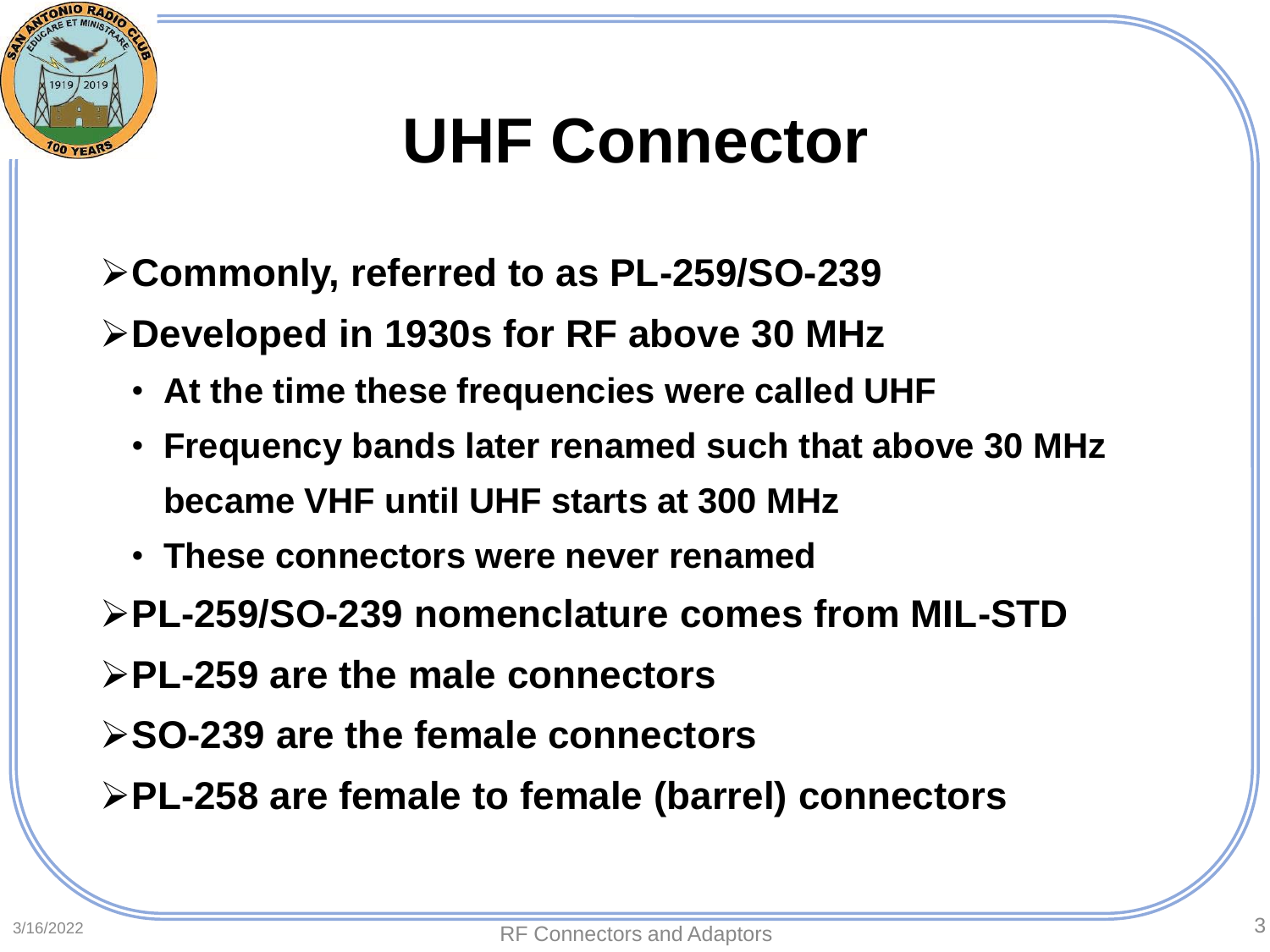## **UHF – PL-259 Male**

#### ➢**There are 3 types**

- **Crimp center connector and crimp shield**
- **Solder center connector and crimp shield**
- **Solder center connector and solder shield**
- ➢**There are 3 sizes**
	- **Outside diameter of cable is 0.405 inches** o **e. g., RG-8/U, RG-213/U, LMR-400**
	- **Outside diameter of cable is 0.242 inches** o **e. g., RG-8X, LMR-240**
	- **Outside diameter of cable is 0.195 inches** o **e. g., RG-58/U, LMR-195**



 $201$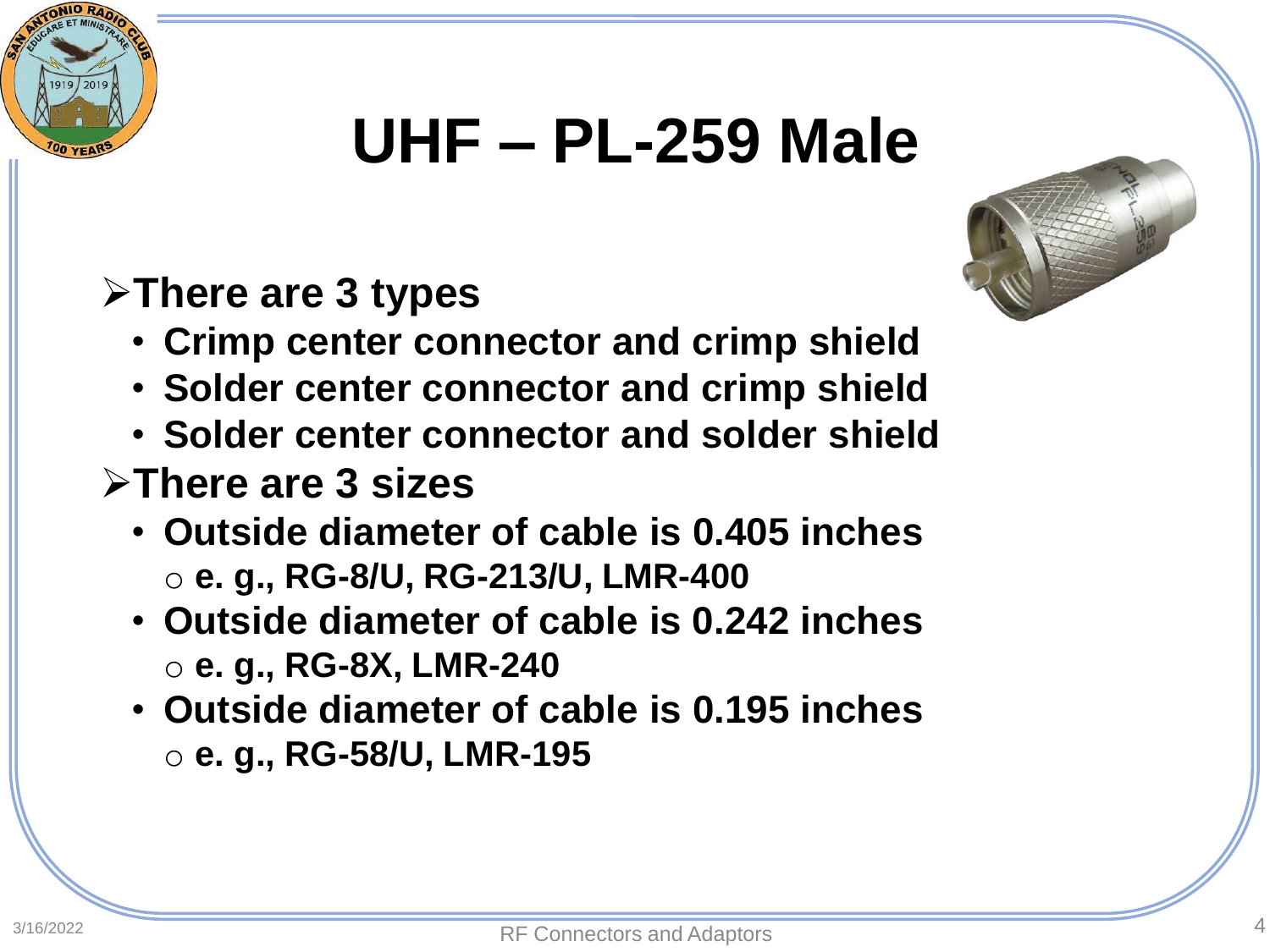

## **UHF – PL-259 Male Variants**

- ➢**There is a right-angle variant useful for tight spaces where a 90° turn is needed**
- ➢**There is a push on quick disconnect variant when you need to disconnect because of lightning, etc.**
- ➢**There is male to male connector, if needed**





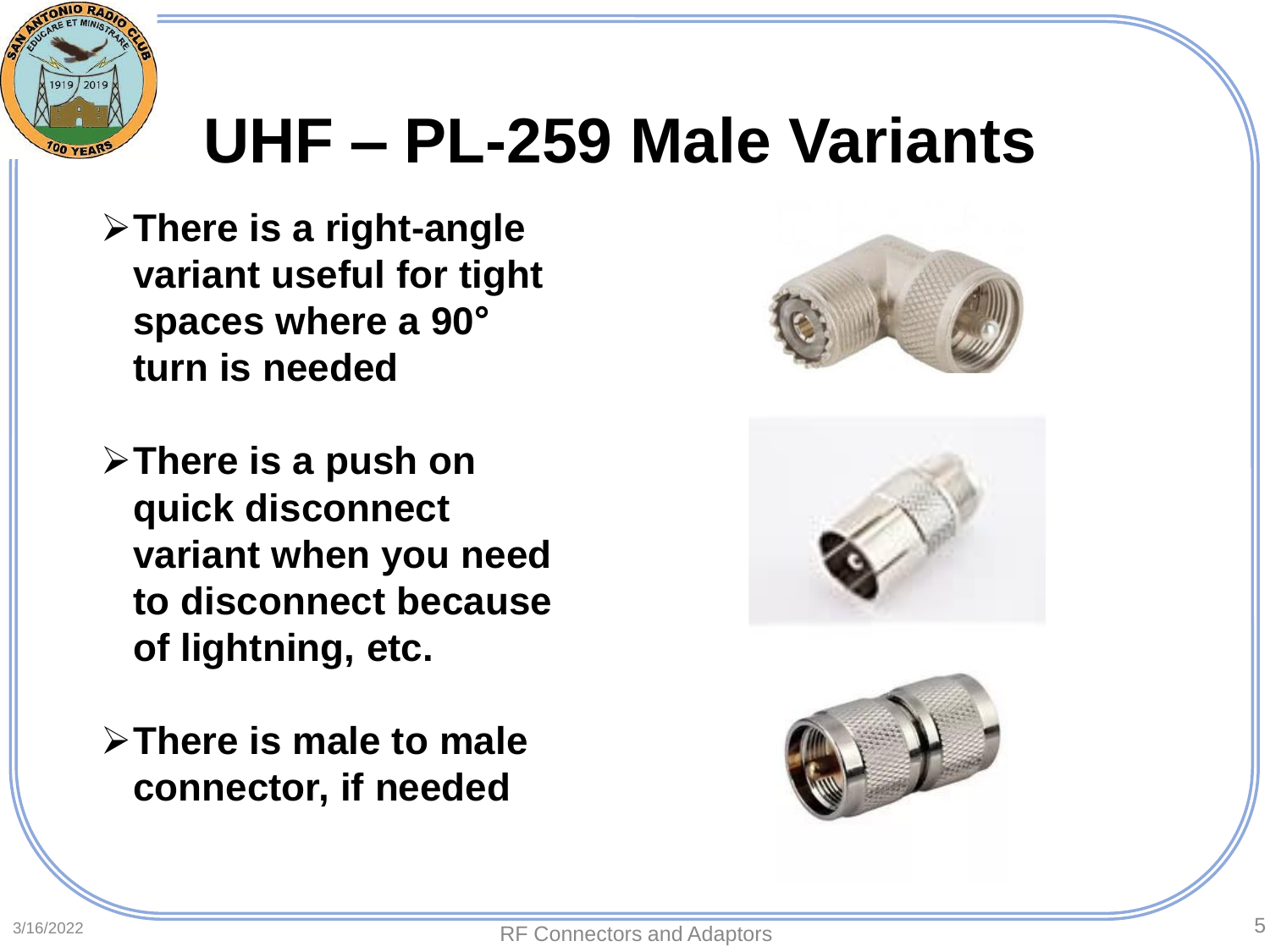

### **UHF- SO-239 Female**

➢**There are SO-239 connectors made for RF Cable – pay attention to outside diameter (size) and type (crimp or solder)**

➢**Chassis SO-239 connectors are seen on equipment**

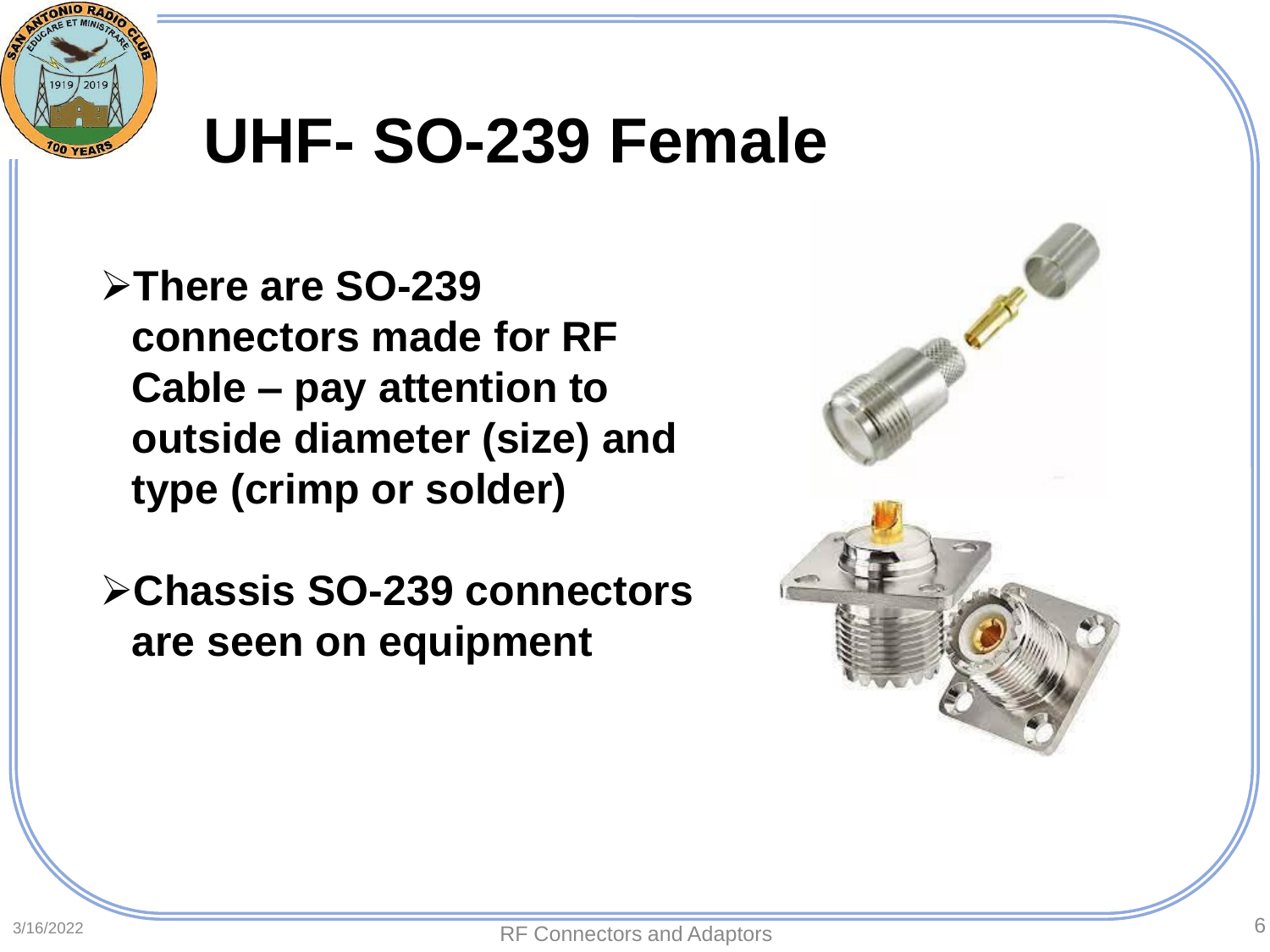

## **UHF – SO-239 to SO-239**

➢**Bulkhead connectors for walls or panels – there are different lengths available**

➢**PL-258 are short SO-239 to SO-239 (barrel) connectors – connect RF cables together**



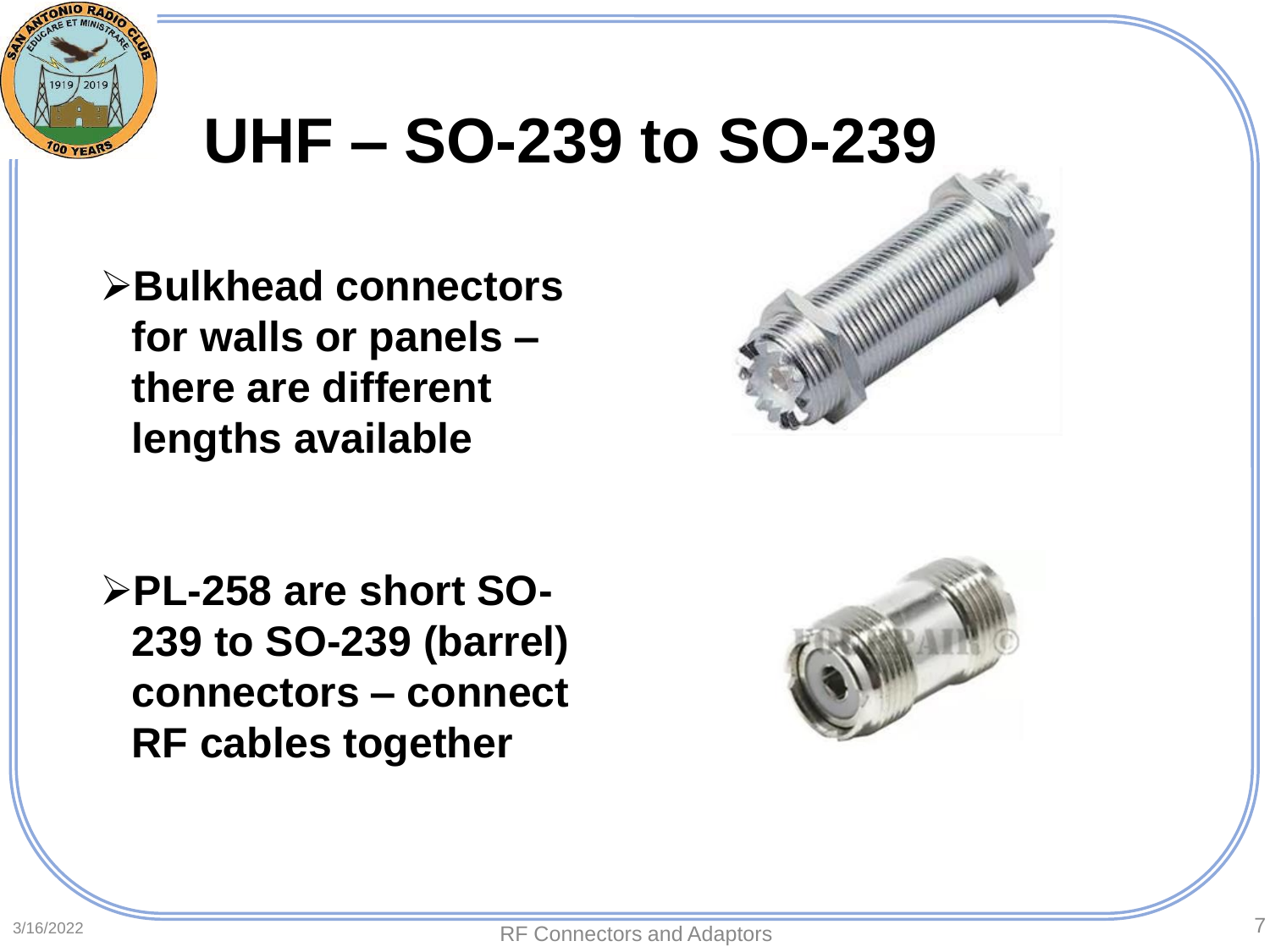

## **UHF Caps**

#### ➢**PL-259 Plug Cap**



➢**SO-239 Cap (Also, works on ICOM microphone connectors on transceivers)**

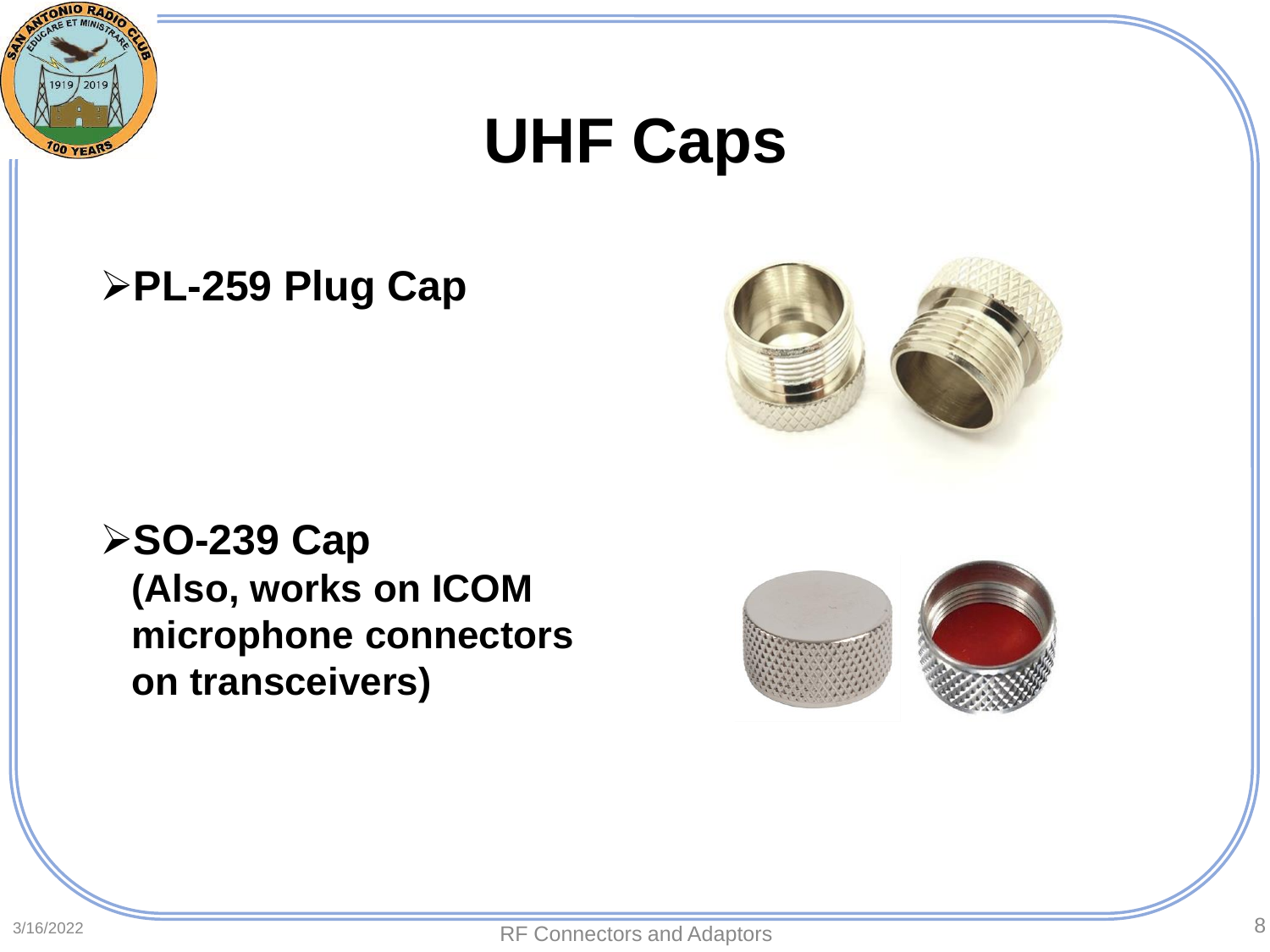# $919/2019$

# **Where do Hams find UHF?**

#### ➢**PL-259**

• **Both ends of RF Coaxial Cable**

- **In line equipment like RF Chokes**
	- o **One end has PL-259**
	- o **One end has SO-239**
- ➢**Chassis SO-239 is found on equipment, e. g., transceivers, amplifiers, antenna tuners, meters, etc.**
- ➢**Bulkhead SO-239 to SO-239 is used to go through walls, patch panels, etc.**
- ➢**PL-258 (SO-239 to SO-239)**
	- **Connect RF Coaxial Cables**
	- **Connect the ends of a coiled RF Coaxial Cable to protect from:**

o **Dirt**

o **Crushing PL-259 end connectors**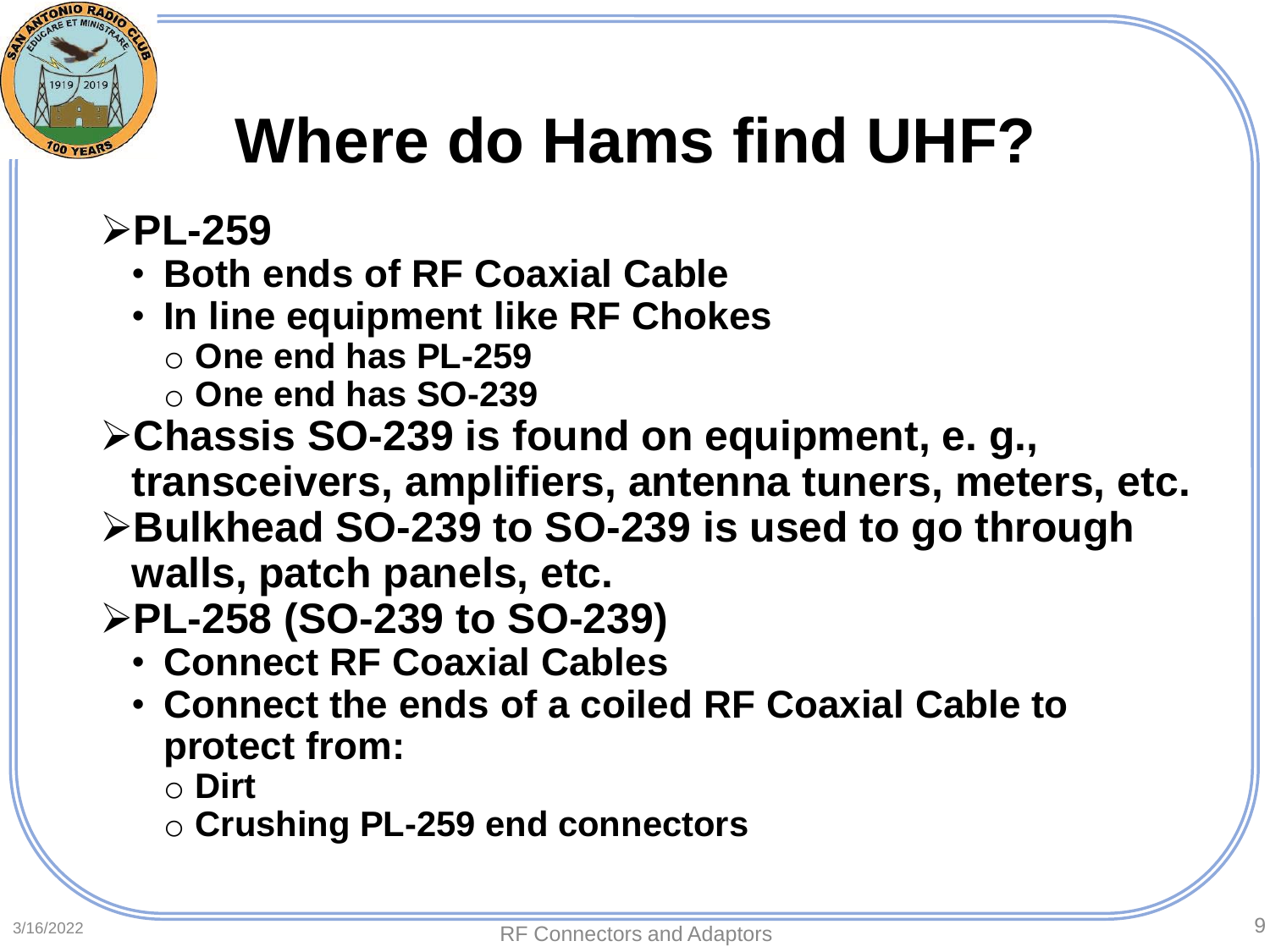

# **N Connector**

➢**Developed in 1940s for RF to 1 GHz; today up to 11 GHz**

- **Better mechanical connection than UHF**
- **Waterproof whereas UHF were not**
- ➢**Called N Connector after Paul Neill at Bell Labs**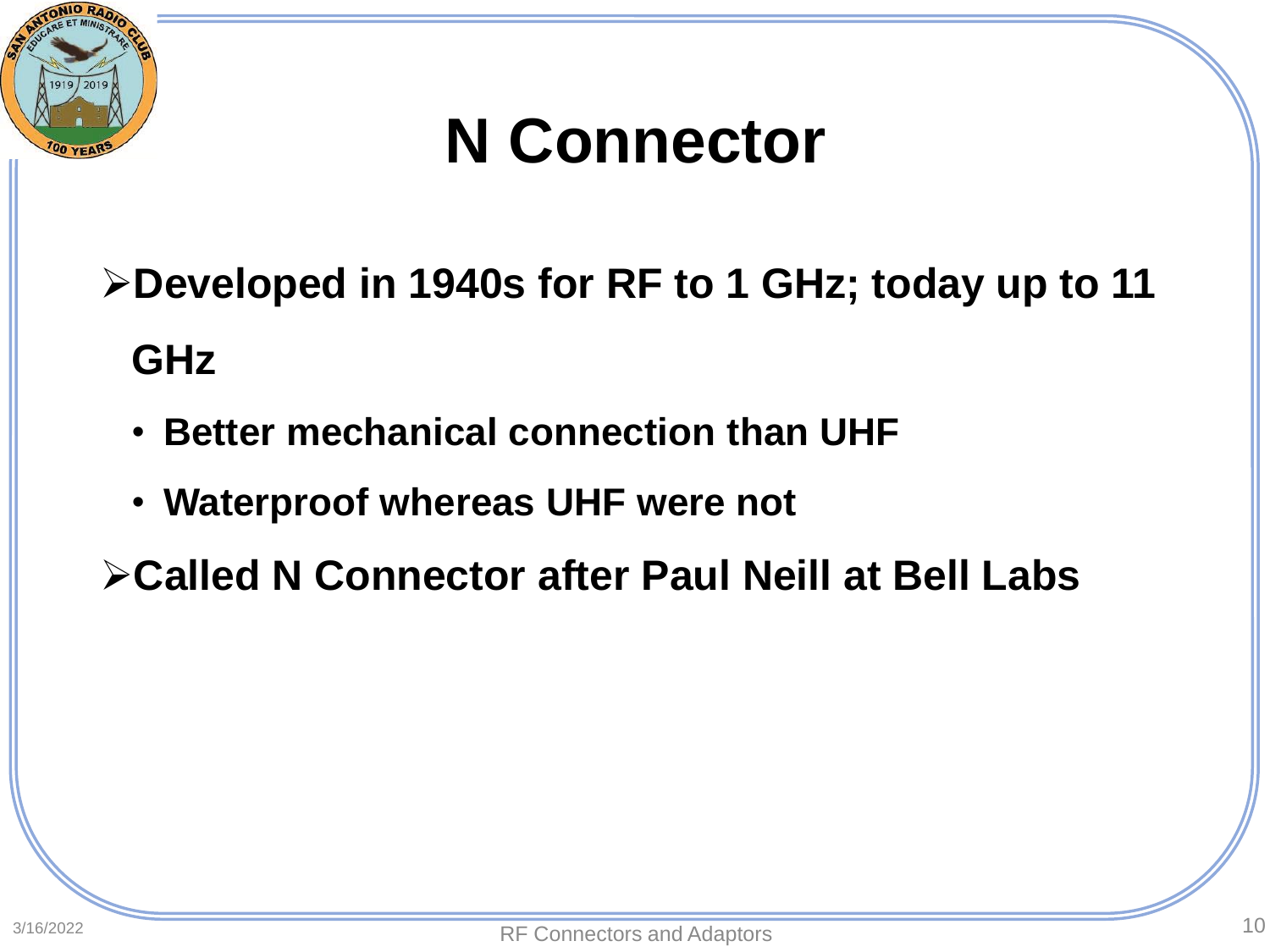# **Type N Connector – Male**

#### ➢**There are 3 types**

- **Crimp center connector and crimp shield**
- **Solder center connector and crimp shield**
- **Solder center connector and solder shield**
- ➢**There are 3 sizes**
	- **Outside diameter of cable is 0.405 inches** o **e. g., RG-8/U, RG-213/U, LMR-400**
	- **Outside diameter of cable is 0.242 inches** o **e. g., RG-8X, LMR-240**
	- **Outside diameter of cable is 0.195 inches** o **e. g., RG-58/U, LMR-195**



 $1201$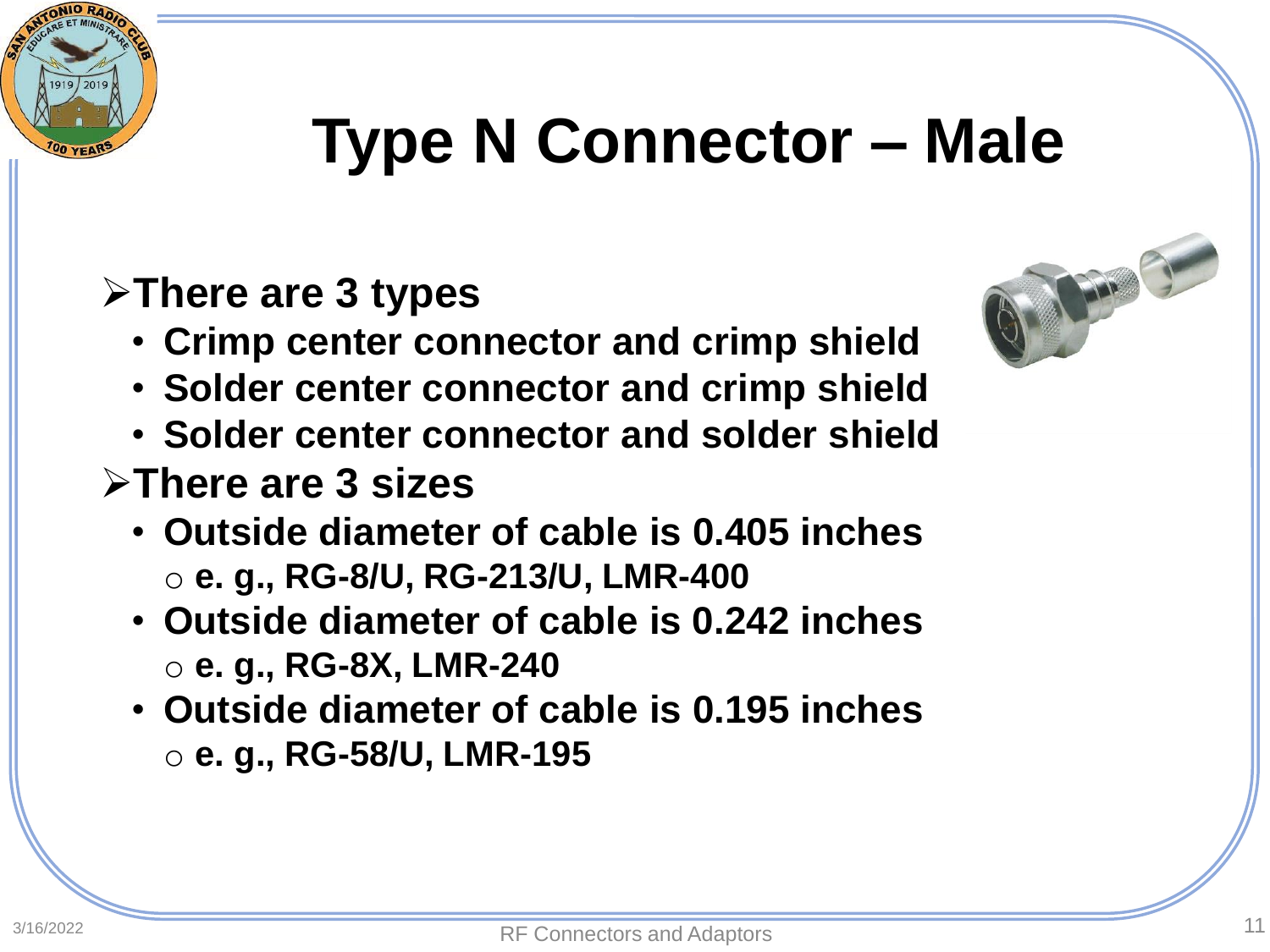# 919 2019

# **Type N Connector – Male Variants**

- ➢**There is a right-angle variant useful for tight spaces where a 90° turn is needed**
- ➢**There is a push on quick disconnect variant when you need to disconnect because of lightning, etc.**
- ➢**There is male to male connector, if needed**

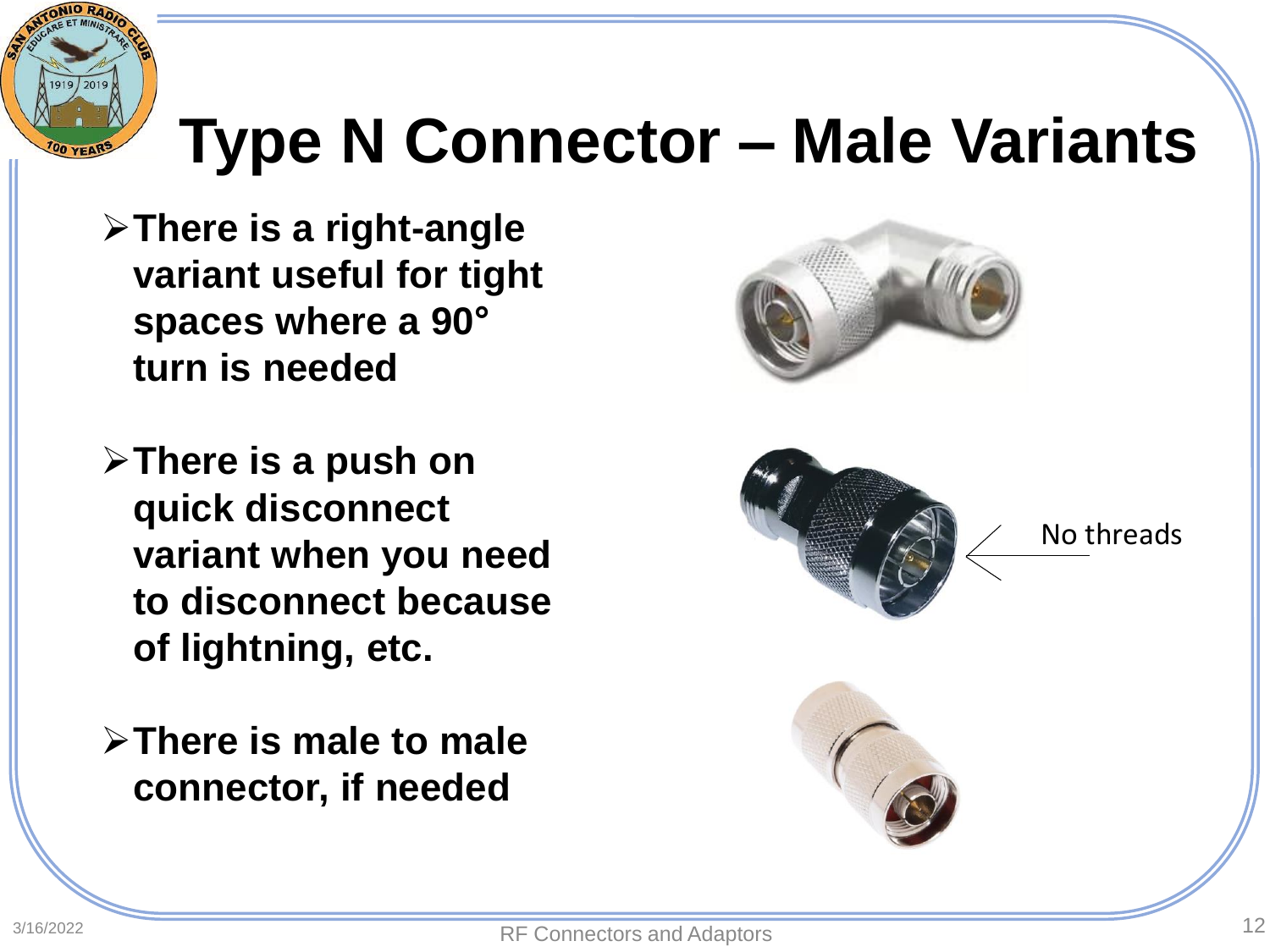

## **Type N Connector - Female**

➢**There are N female connectors made for RF Cable – pay attention to outside diameter (size) and type (crimp or solder)**

➢**Chassis N female connectors are seen on equipment**

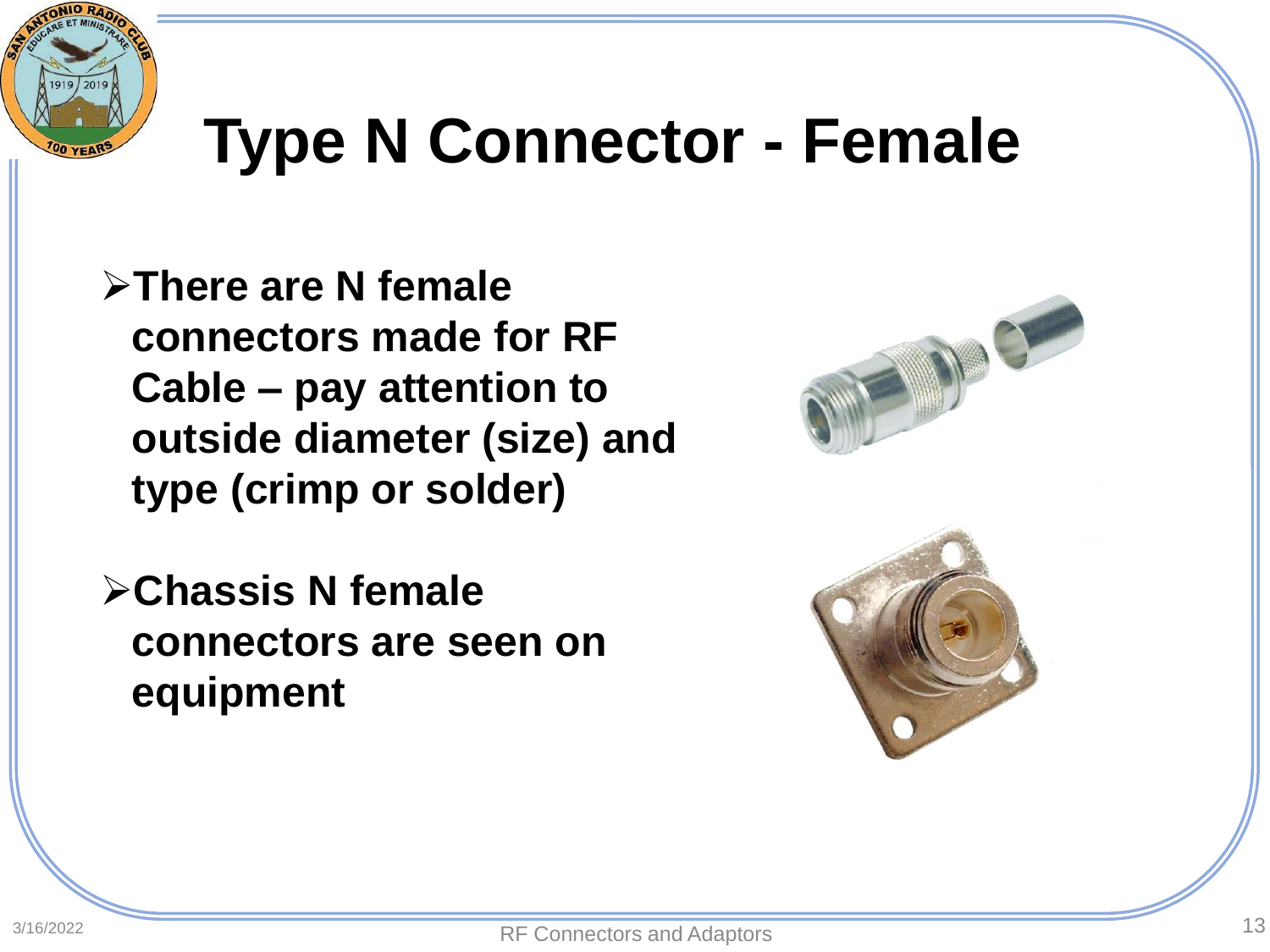

## **Type N – Female to Female**

➢**Bulkhead connectors for walls or panels – there are different lengths available**

➢**Short Type N Female to Female (barrel) connectors – connect RF cables together**



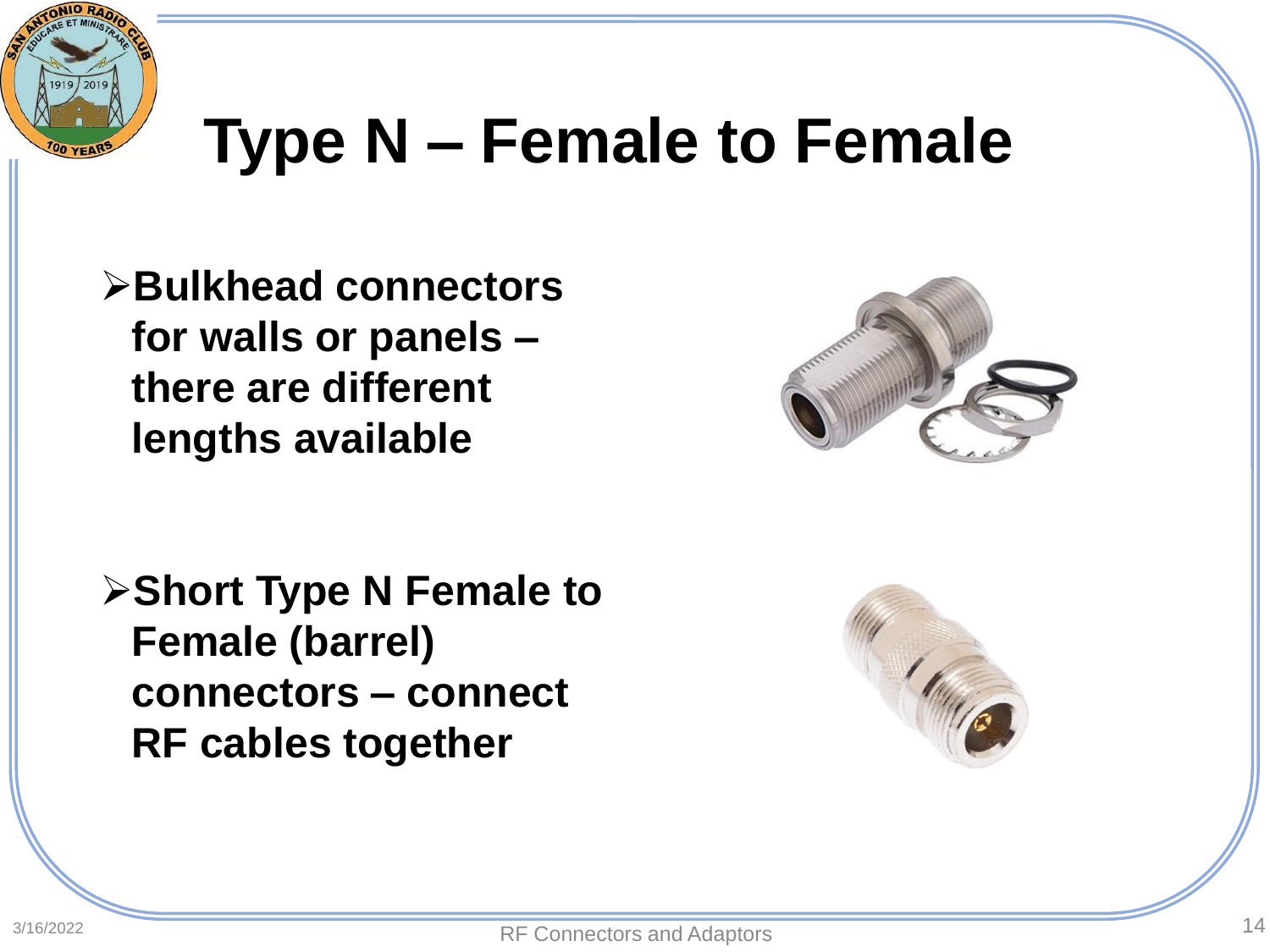

# **Where do Hams find Type N?**

- ➢**Some Ham transceivers in Europe use Type N**
- ➢**Commercial radios use Type N**
- ➢**Found on test equipment like antenna analyzers and Vector Network Analyzers (VNAs)**
- ➢**Chassis Type N female is found on equipment, e. g., transceivers, amplifiers, antenna tuners, meters, etc.**
- ➢**There are UHF to N Connector Adapters**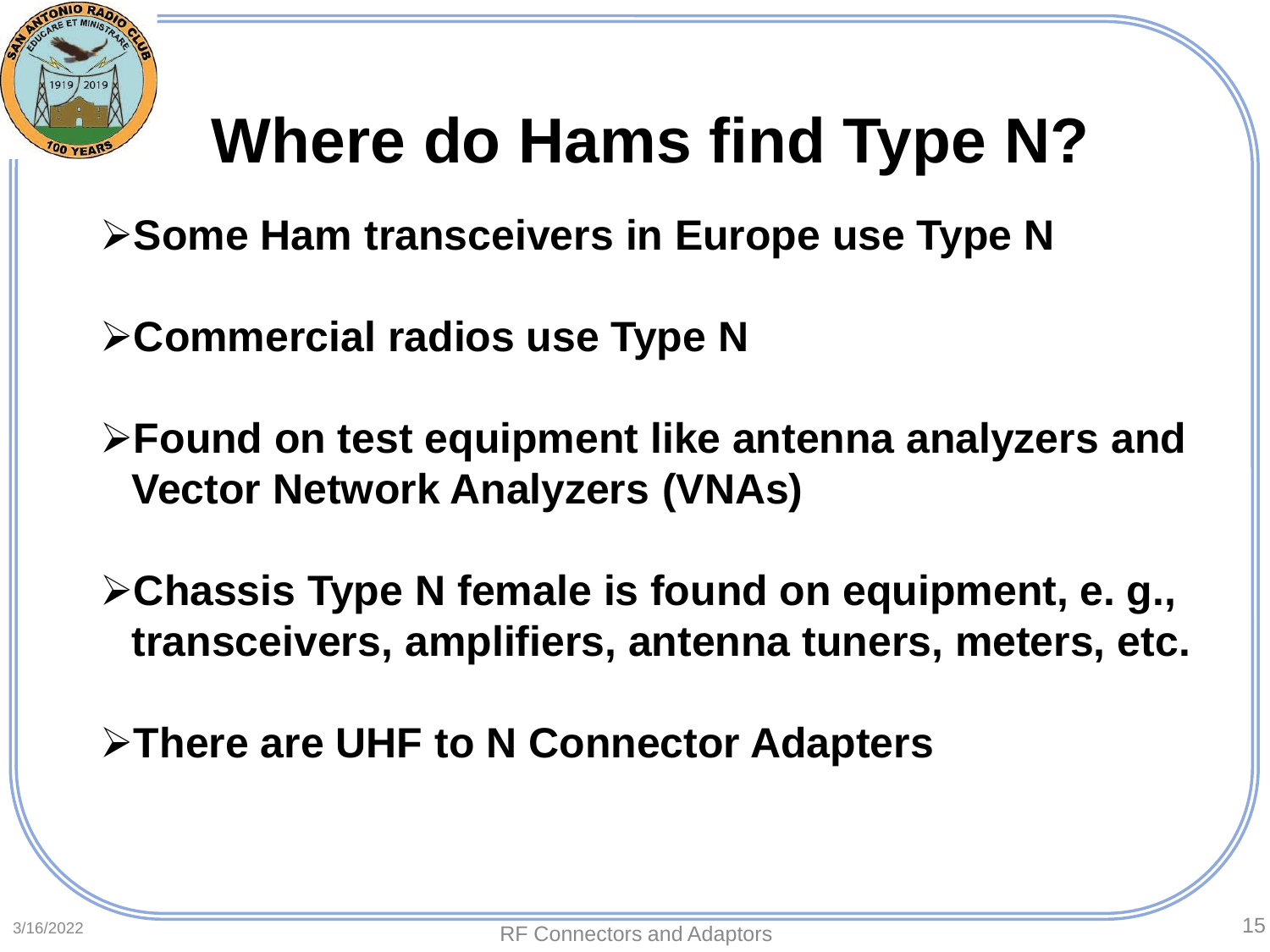# **BNC Connector**

#### ➢**Full name is: Bayonet Neill-Concelman**

- **Paul Neill at Bell Labs helped invent**
- **Carl Concelman at Amphenol helped invent**

#### ➢**Developed in late 1940s**

- **Quick connect using bayonet principle**
- **For RF below 4 GHz**

#### ➢**Usually, BNC Male is crimped on**

#### ➢**Usually, BNC Female is chassis mounted**

➢**Two types: 50 Ohms and 75 Ohms – use 50 Ohms for Amateur Radio**

 $201$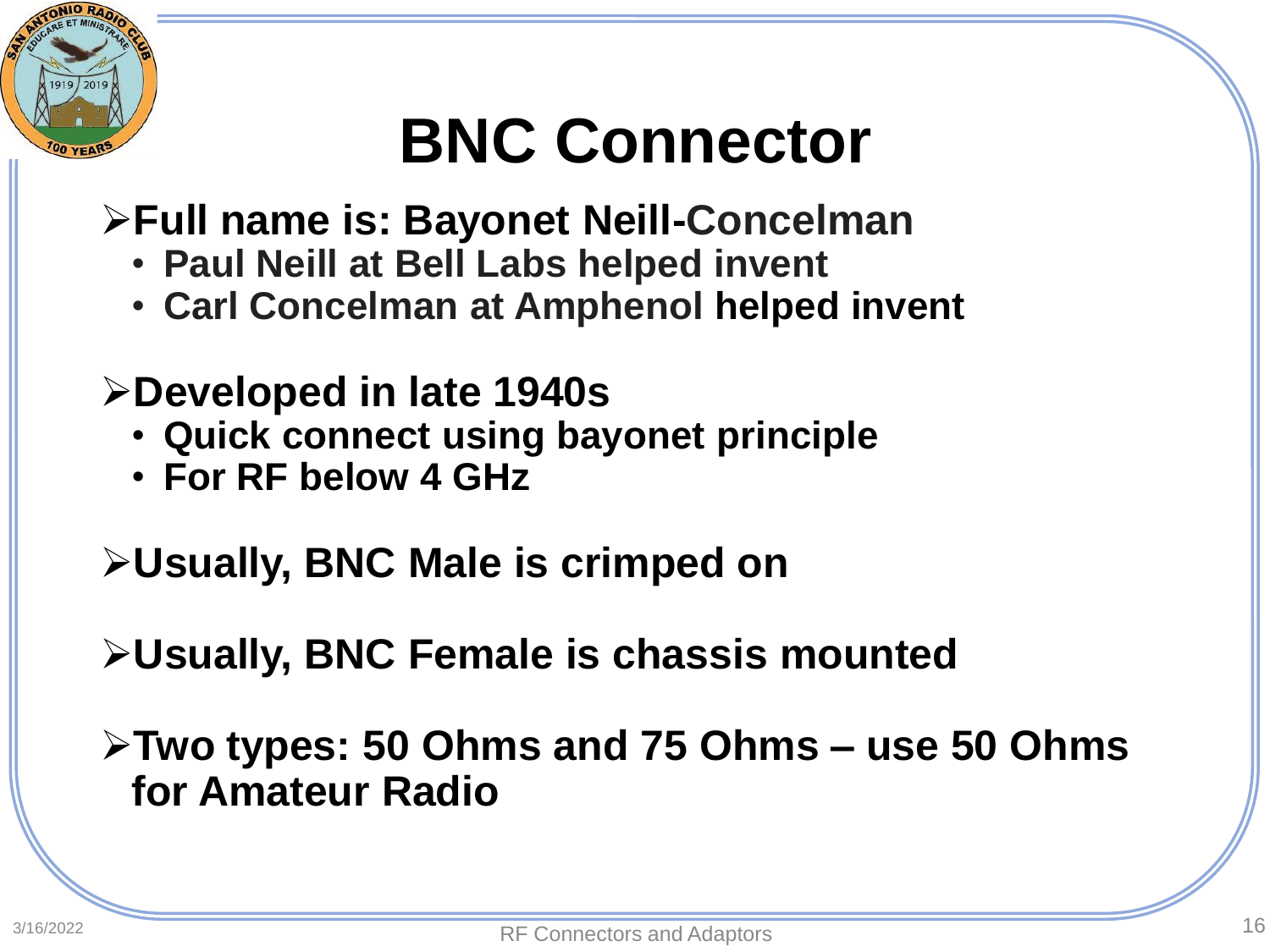

## **BNC Connectors – Male & Female**

➢**BNC Male is available for .195" and .240" outside diameter cable**

➢**BNC Female is available for chassis mount**

➢**BNC Female is available for bulkhead installation for panels**





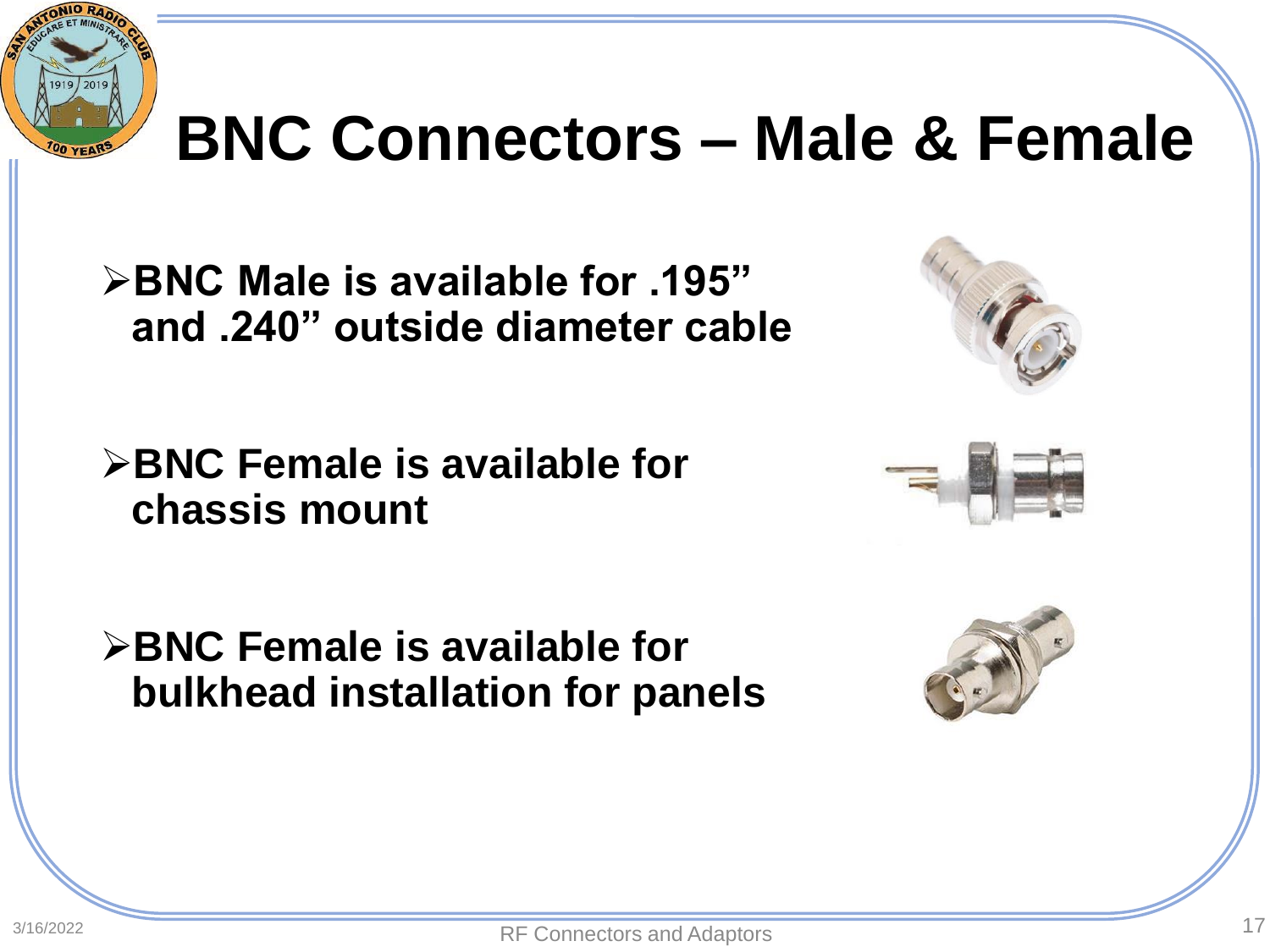

# **Where do Hams find BNC?**

➢**Some antenna cables and baluns when using lightweight components for hiking**

➢**Some transceivers, e. g., Elecraft K4**

➢**Receiving Antenna connections on some HF transceivers, usually high end**

➢**Transverter connections on some HF transceivers, usually high end**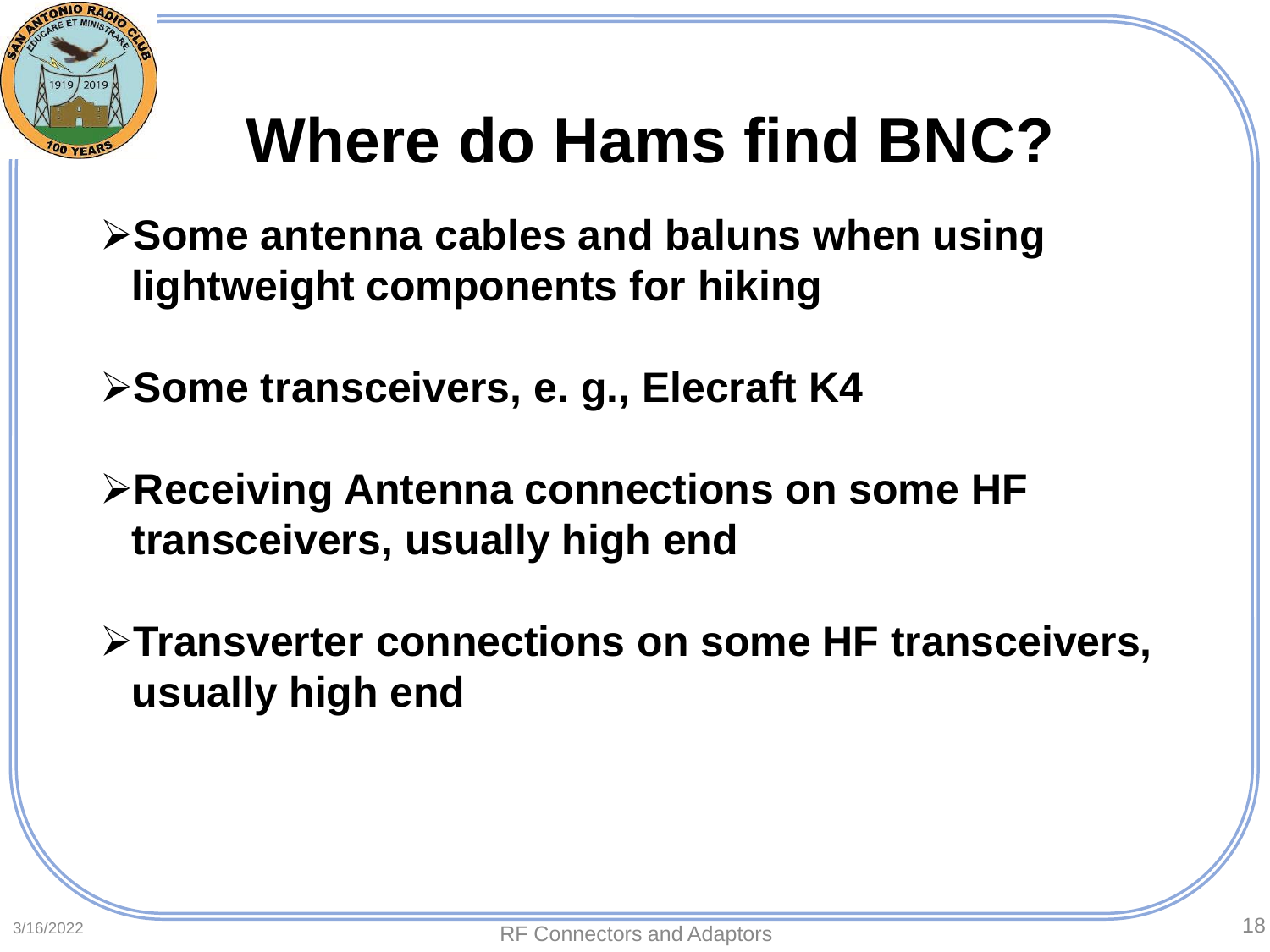

# **SMA Connector**

- ➢**Full name is: SubMinature version A**
- ➢**Developed in 1960s**
	- **Bendix Scintilla Corporation**
	- **Omni-Spectra Corporation**. **For RF below 4 GHz**
- ➢**For RF up to 26.5 GHz; originally to 12 GHz**
- ➢**Originally used in microwave applications**
- ➢**Now used when a small connector is needed**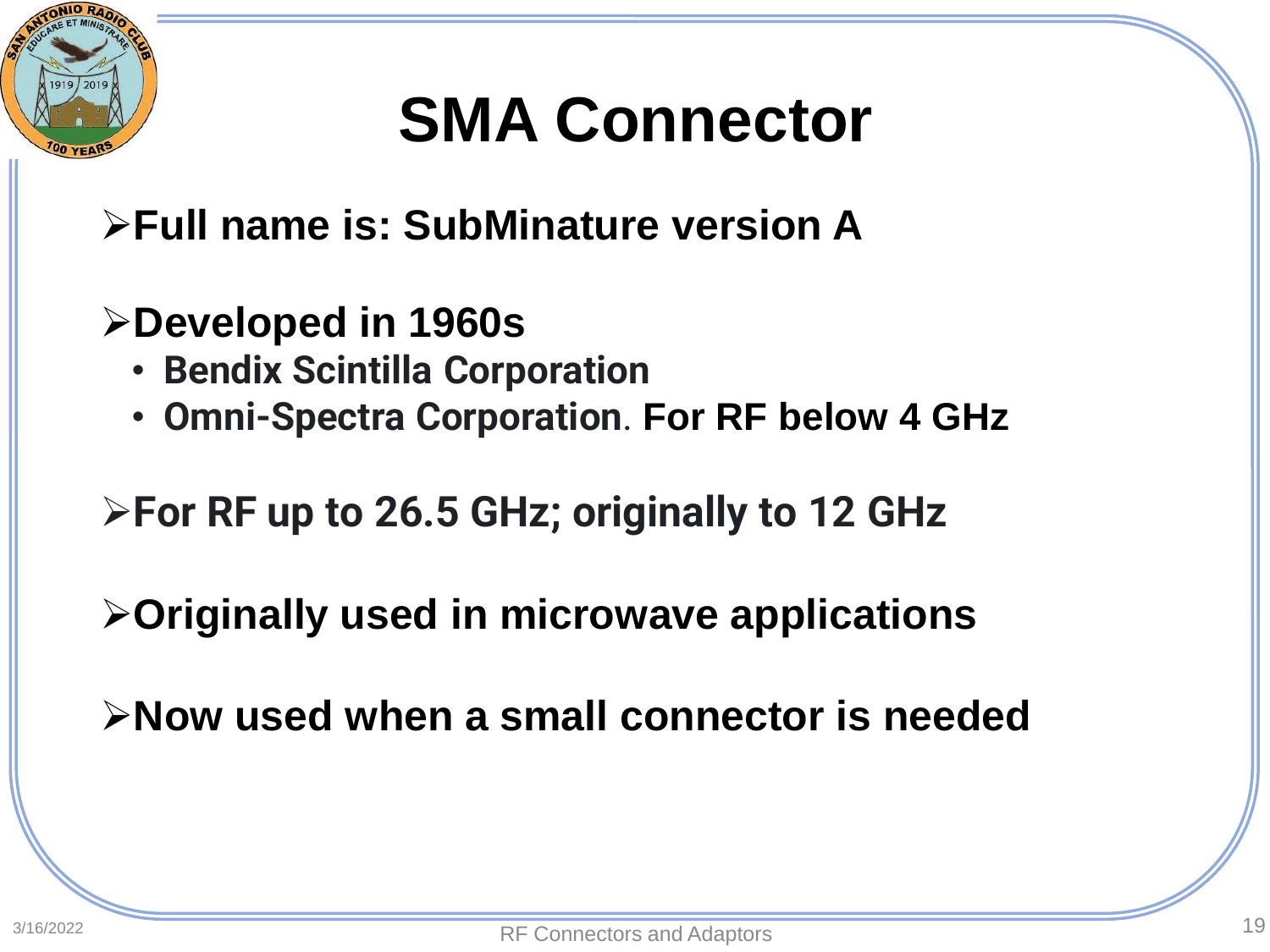

## **SMA – Male and Female**

➢**SMA Male is usually for cables, but appears on small antennas**



➢**SMA Female is usually a "chassis" (maybe circuit board) mount**

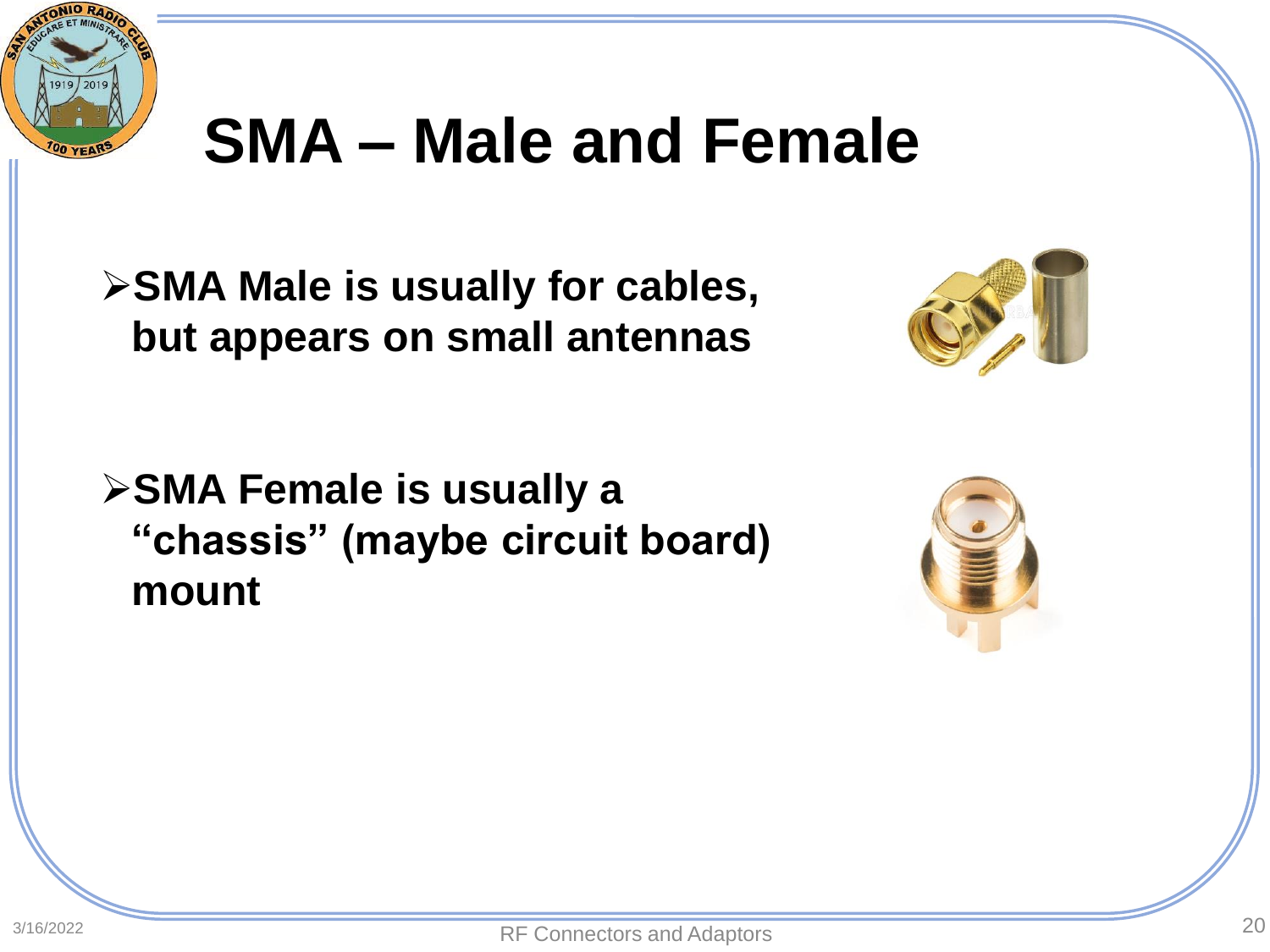

## **Where do Hams find SMA?**

- ➢**Some antenna cables**
- ➢**Antennas that screw on to hand transceivers**
- ➢**Test equipment like NanoVNA**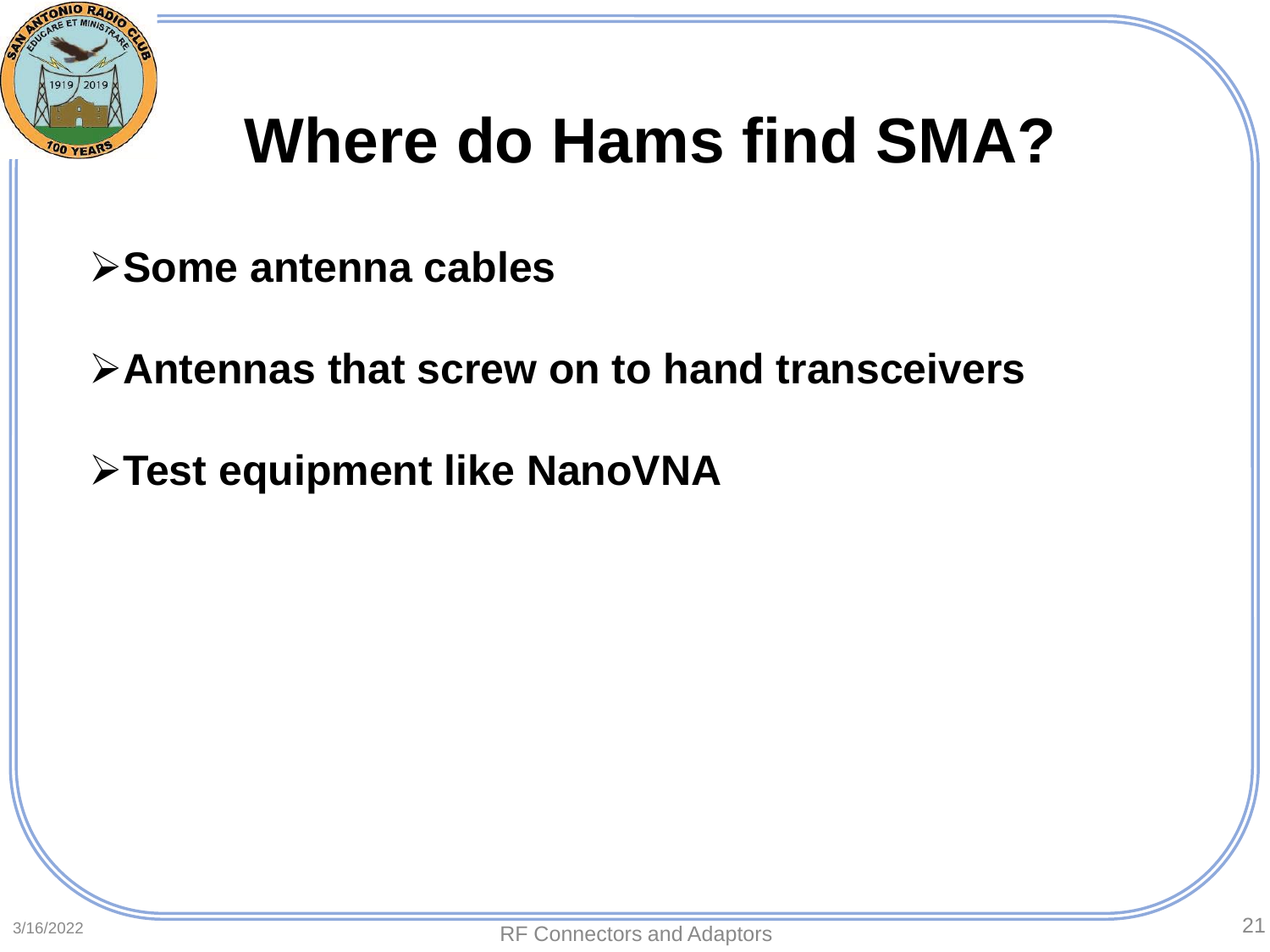

• **Anytone (DMR)**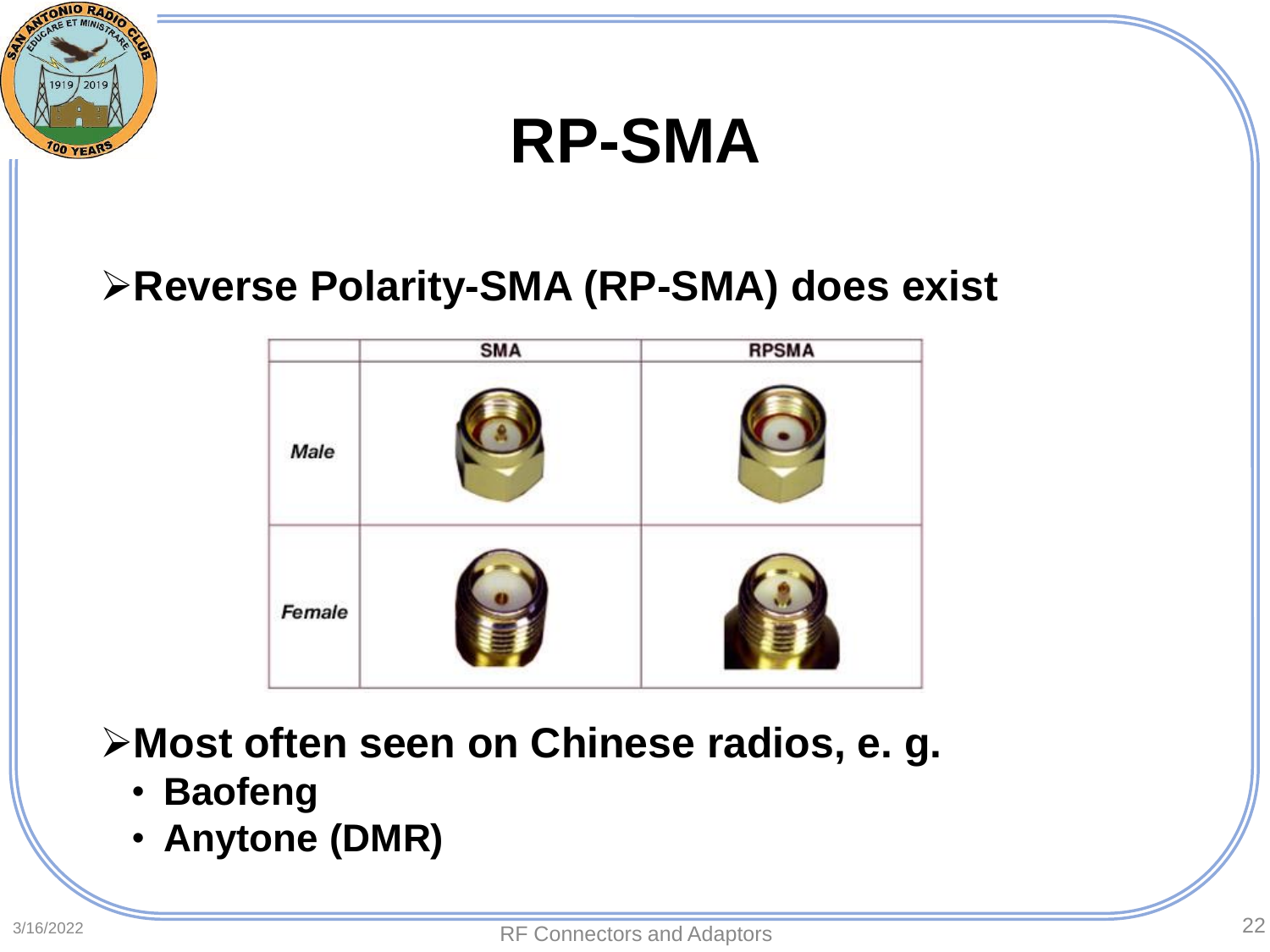# **Solder or Crimp From ARRL's QST March 2022:**

#### **Coax Connectors: Crimp or Solder?**

Gene McPherson, NØMHJ, asks: "For years I've<br>resisted the temptation to crimp my coax connectors, in favor of soldering, but it might be time to change. What is your advice on crimping versus soldering, for hams putting on their own connectors?"

You're asking whether one thing that can lead to problems is better than something else that can lead to problems. When either is done properly, you have a fine connector that you can use for many years. But each approach has its drawbacks.

919 / 2019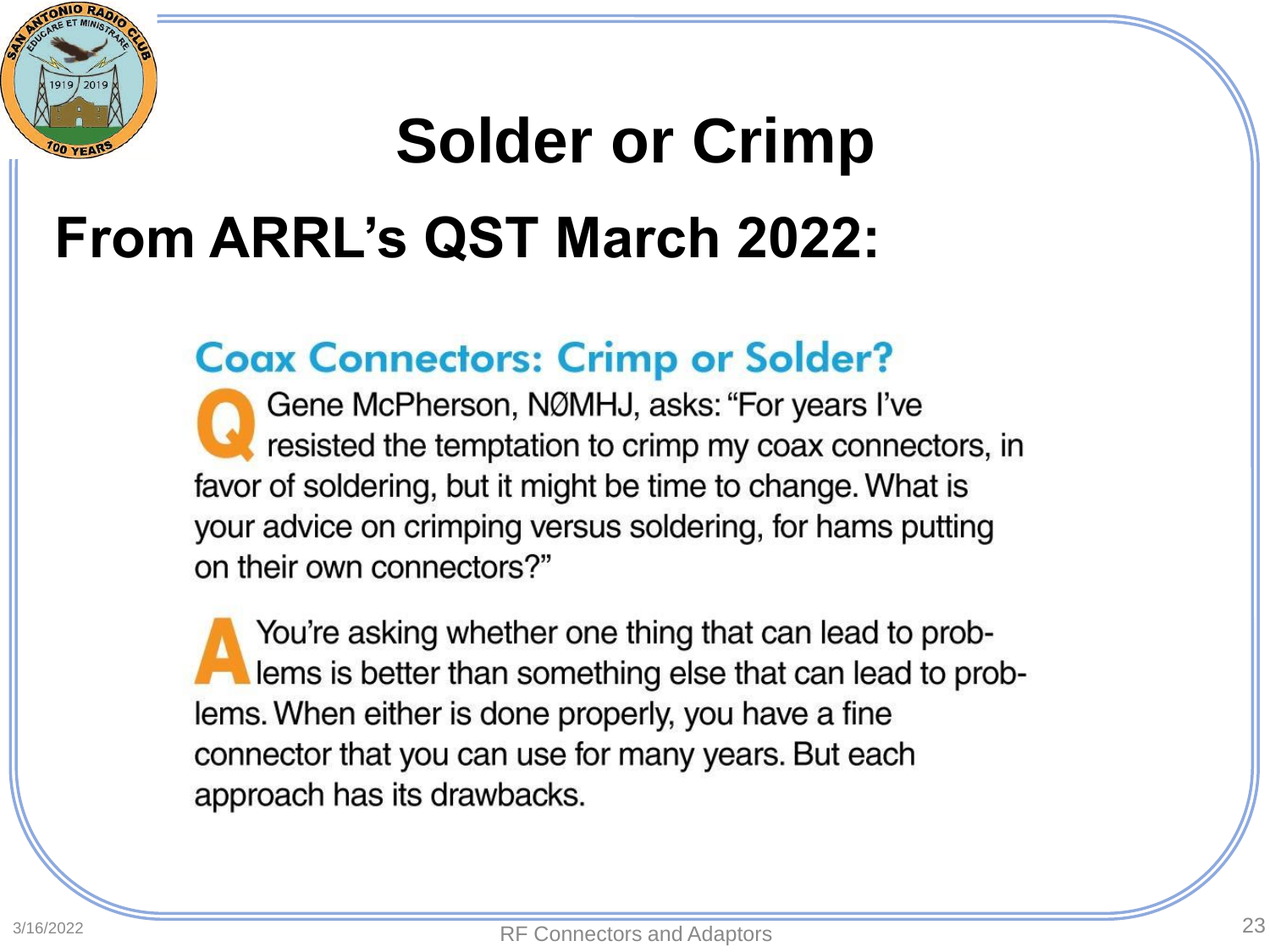

# **For Real, Solder or Crimp**

# ➢**Crimp**

- ➢**Anything you solder together that gets hit by lightning runs a serious risk of vaporizing the solder.**
- ➢**Solder requires electricity or a real steady hand with a torch.**
- ➢**Crimping in the field to repair/replace a bad connector requires the right tools, but no electricity – flat easier in the field to crimp.**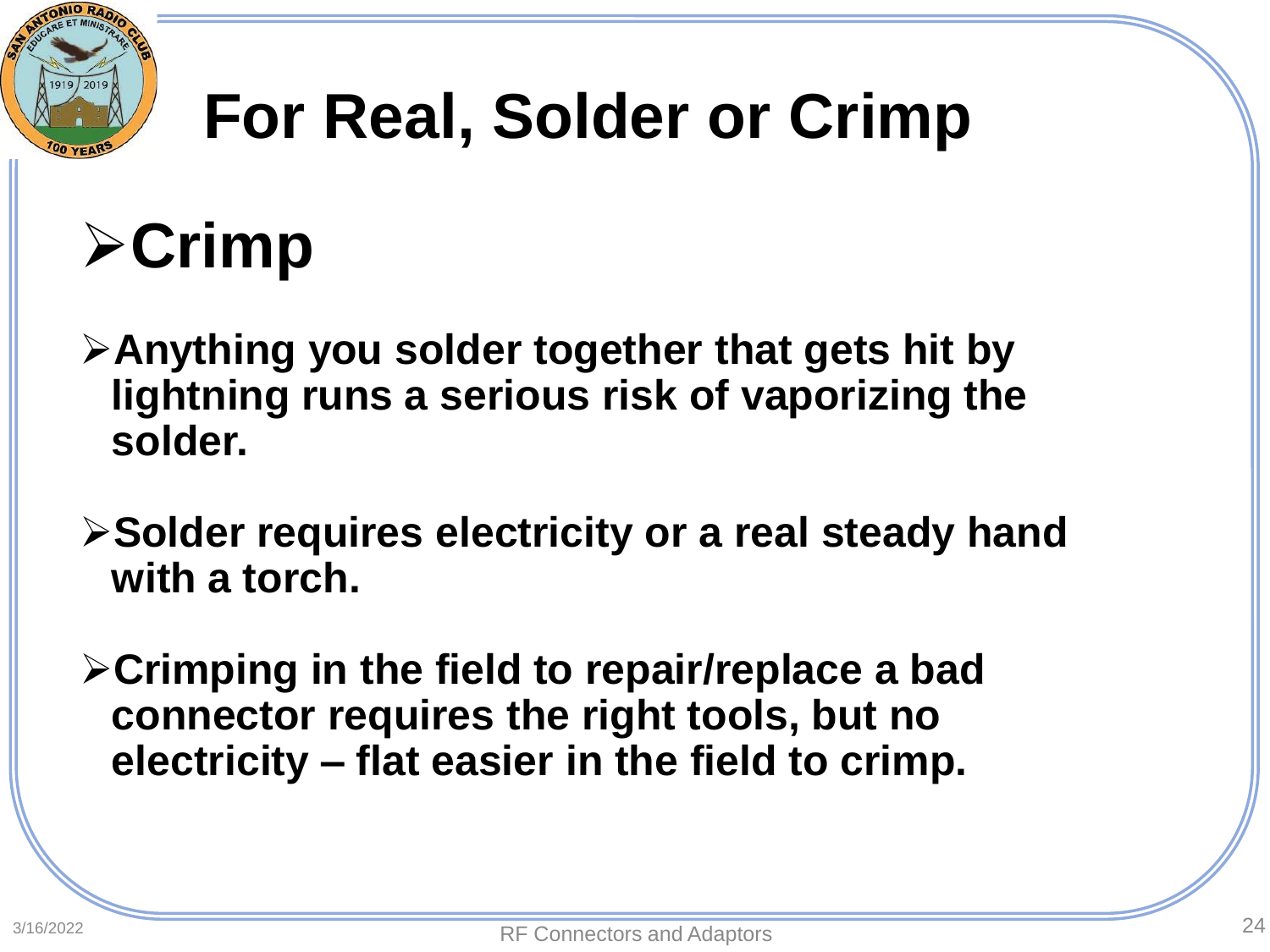

## ➢**There are adapters that change**

- **Gender inside the type**
- **Between types**

➢**You are just about guaranteed to get two pieces of equipment that you can not connect sooner or later**

➢**Recommend you assess what connectors you are using and get gender benders for all and type converters for all**

 $201$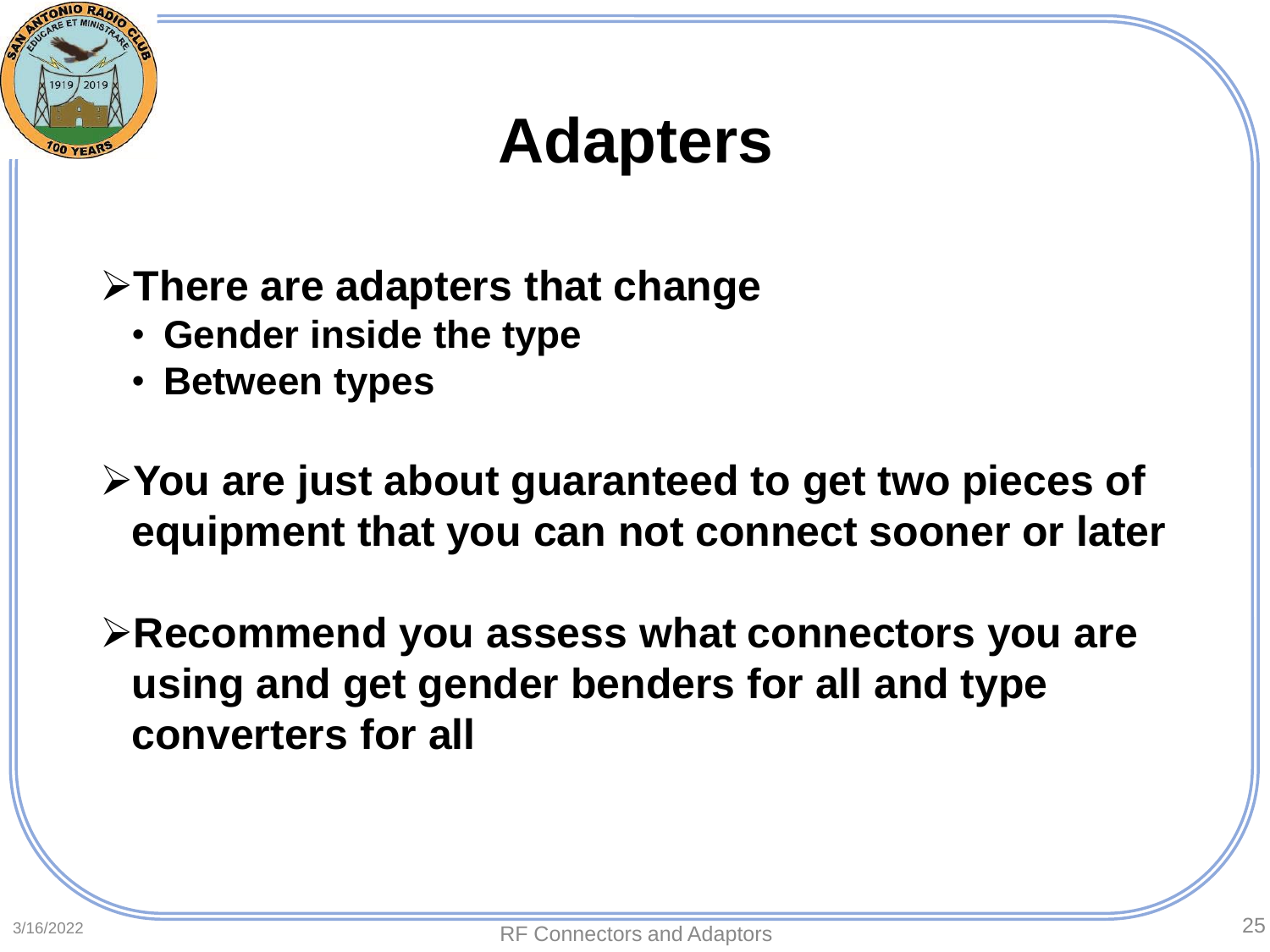

### **Adapter Example**



#### ➢**Connector to get a right-angle turn** ➢**UHF to SMA adapter to mount a 10W antenna**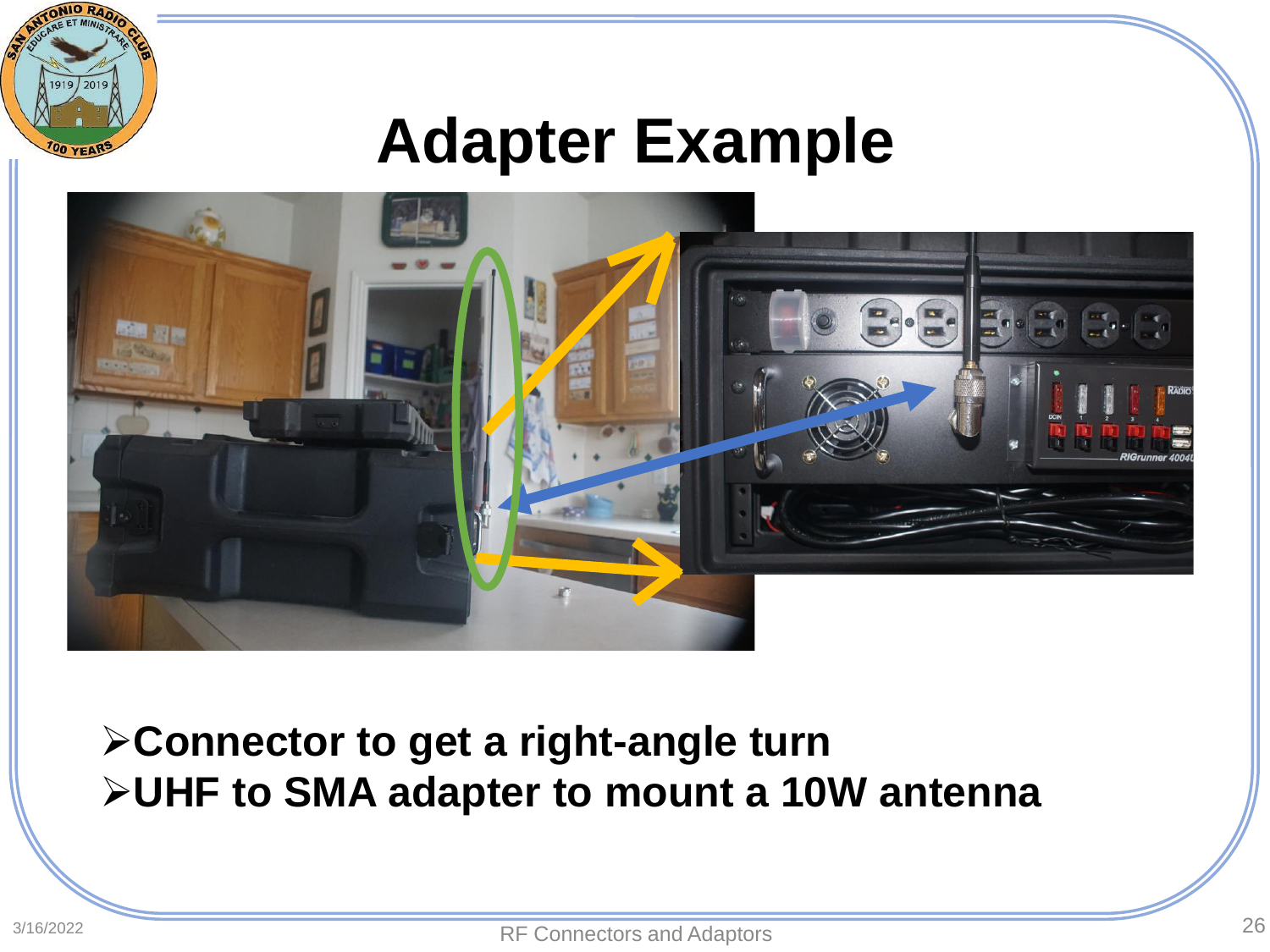

## **Example Stockage List**

1 of 2

| Top Tray          |                 |                            |                      |             |                |                |                    |  |
|-------------------|-----------------|----------------------------|----------------------|-------------|----------------|----------------|--------------------|--|
| Right Angle       |                 | Crimp<br>Connectors        | Dummy Load           |             | Adaptor        | Adaptor        |                    |  |
| PL259 to          |                 | PL259 for<br><b>LMR400</b> | <b>MFJ-261</b>       |             | SMA M to       | SMA F to       |                    |  |
| SO239             |                 |                            | (ZMF-261)            |             | PL259          | PL259          |                    |  |
| SL 2 ea           |                 | ISL 4 ea                   | 100 watts            |             | SL 2 ea        | $SL2$ ea       |                    |  |
| OH 2 ea           |                 | OH 5 ea                    | PL259 - 2 ea         |             | OH 2 ea        | OH 2 ea        |                    |  |
| Adaptor           | Adaptor         | Crimp<br>Connectors        | Connector            | Connector   | Adaptor        | Adaptor        | Adaptor            |  |
| <b>BNC M</b> to   | <b>BNC F to</b> | PL259 for RG8              | SO <sub>239</sub> to | $PL259$ to  | SMA M to       | SMA F to       | SMA F to           |  |
| SO <sub>239</sub> | PL259           | and RG213                  | SO239                | PL259       | SO239          | SO239          | <b>SMAF</b>        |  |
| SL 2 ea           | SL 4 ea         | SL 4 ea                    | SL 4 ea              | SL 4 ea     | SL 4 ea        | <b>SL</b> 2 ea | SL <sub>2</sub> ea |  |
| OH 4 ea           | OH 4 ea         | OH 5 ea                    | OH 4 ea              | OH 6 ea     | OH 4 ea        | OH 4 ea        | OH 4 ea            |  |
| Adaptor           |                 | Crimp<br>Connectors        | Adaptor              | Quick Conn  | Cap for PL259  | Cap for SO239  |                    |  |
| N Male to         |                 | PL259 for RG8X             | PL259 to             | Adaptor     |                |                |                    |  |
| SO <sub>239</sub> |                 | and RG58                   | N Female             | PL259-SO239 |                |                |                    |  |
| SL 4 ea           |                 | ISL 4 ea                   | SL 4 ea              | SL 1 ea     | <b>SL</b> 4 ea | SL 4 ea        |                    |  |
| OH 4 ea           |                 | OH 10 ea                   | OH 4 ea              | OH 1 ea     | OH 4 ea        | OH 4 ea        |                    |  |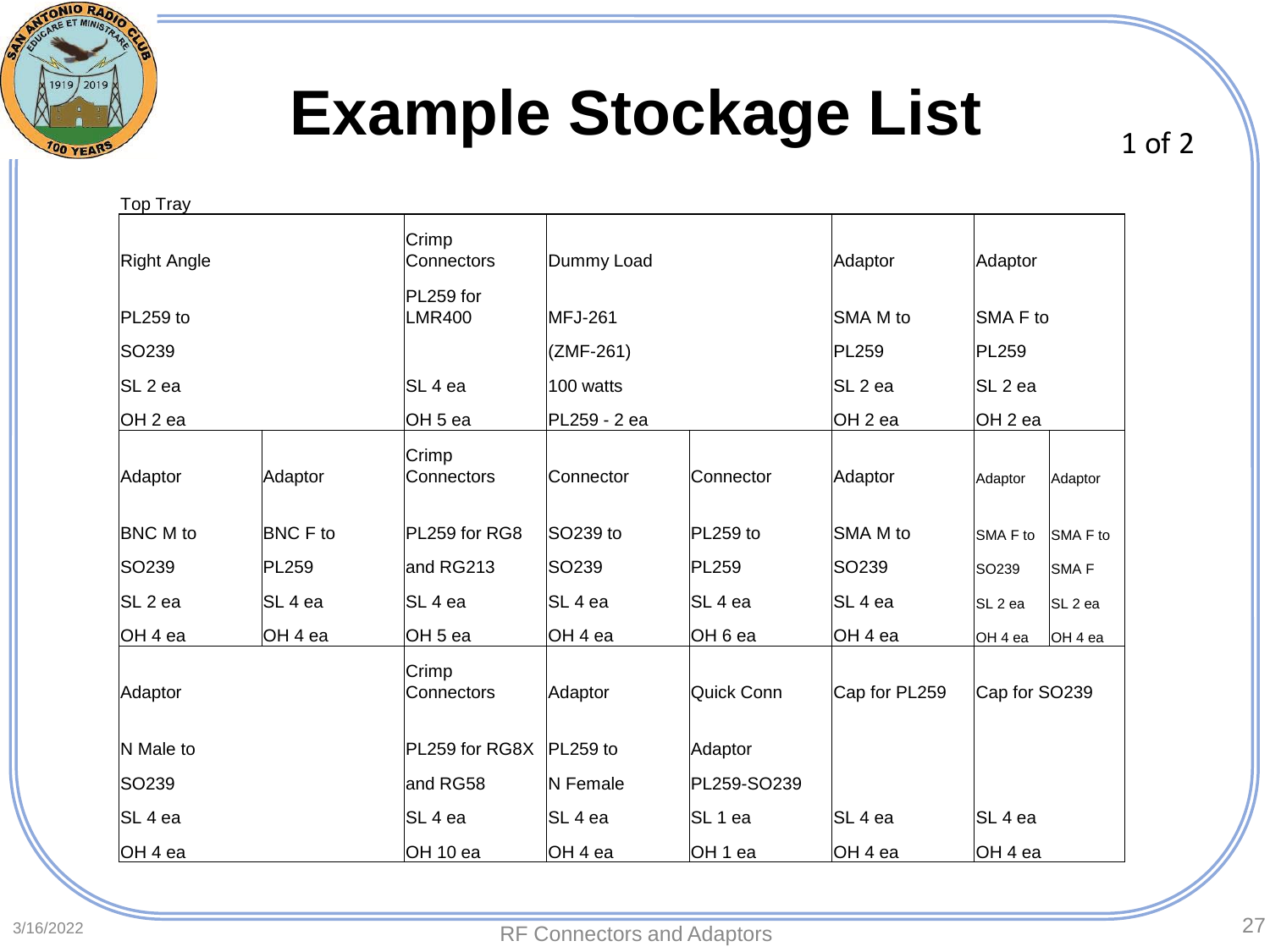

## **Example Stockage List**

| Coax Cable Cutter   | PL259 for<br>RG8X/RG58 Die                                        | <b>MFJ-252</b>                        | Power Pole Crimper          |
|---------------------|-------------------------------------------------------------------|---------------------------------------|-----------------------------|
| Klein PL259 Crimper | Klein                                                             | Analyzer Calibr                       | Power Pole Crimper Instruct |
| Coax Cable Stripper | <b>ATC Fuses</b><br>(RIGrunner)                                   | Open Load                             |                             |
| Cable Ties          | SL/OH - 40A x 4,<br>25A x 2,                                      | Short Load                            | Common Mode Filter          |
|                     | 10A x 2, 5A x 2, 1A<br>x 2                                        | 50 ohm Load                           | CMC-154-3K                  |
|                     | Rack Screws > 50<br>lea                                           | 1-54 MHz                              |                             |
|                     | Power Pole Multimeter Test Leads with F to F Banana Conn -<br>2es | 3KW maximum power                     |                             |
|                     | Power Pole Y-Cable for Multimeter Testing - 1 ea                  |                                       |                             |
|                     | Female Banana Connector - 2 ea                                    |                                       |                             |
|                     | Female to Female Banana Conectors                                 |                                       |                             |
|                     | Black SL 0 ea / OH<br>3ea and Red SL 0<br>ea / OH 3 ea            |                                       |                             |
|                     | Audio Y Cable                                                     | Power Pole                            |                             |
|                     | 1/4" Splitter Plug - 1<br>lea                                     | Crimper Dies                          |                             |
|                     | 1/8" Splitter Plug - 2<br>lea                                     | 58502-1050 Insul Term                 |                             |
|                     | 1/8" M to 1/4" F<br>Adpt - 5 ea                                   | 58502-1051 Non-Insul Open Barrel Term |                             |
|                     | 1/4" M to 1/8" F<br>Adpt - 5 ea                                   | 58502-1052 Non-Insul Term             |                             |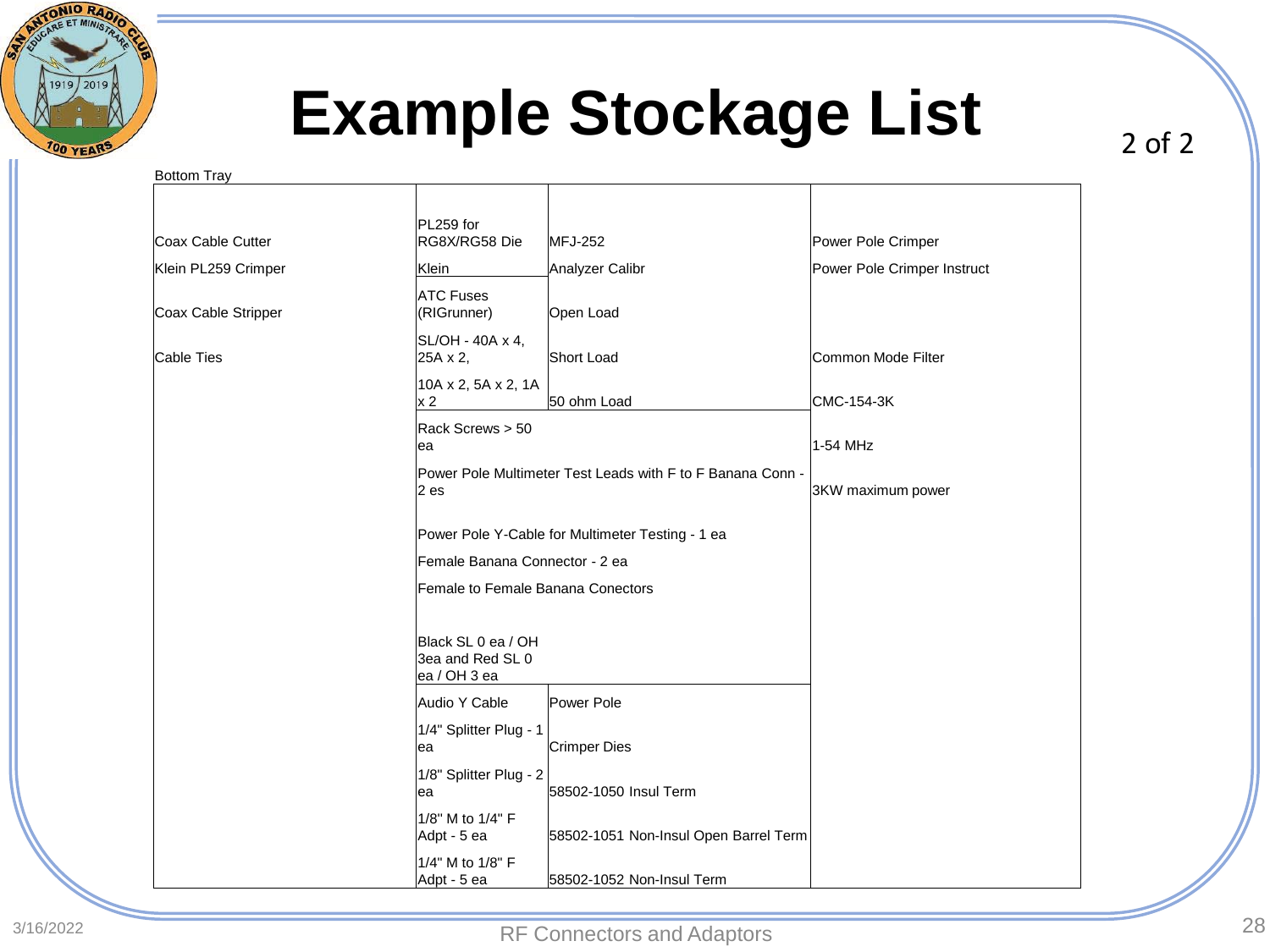

# **Loss Insertion**

➢**Every connector and adaptor inserts transmission loss.**

➢**What is the correct number of connectors and adaptors in the transmission path?**

## *The fewest possible; preferably, one on each end, or two.*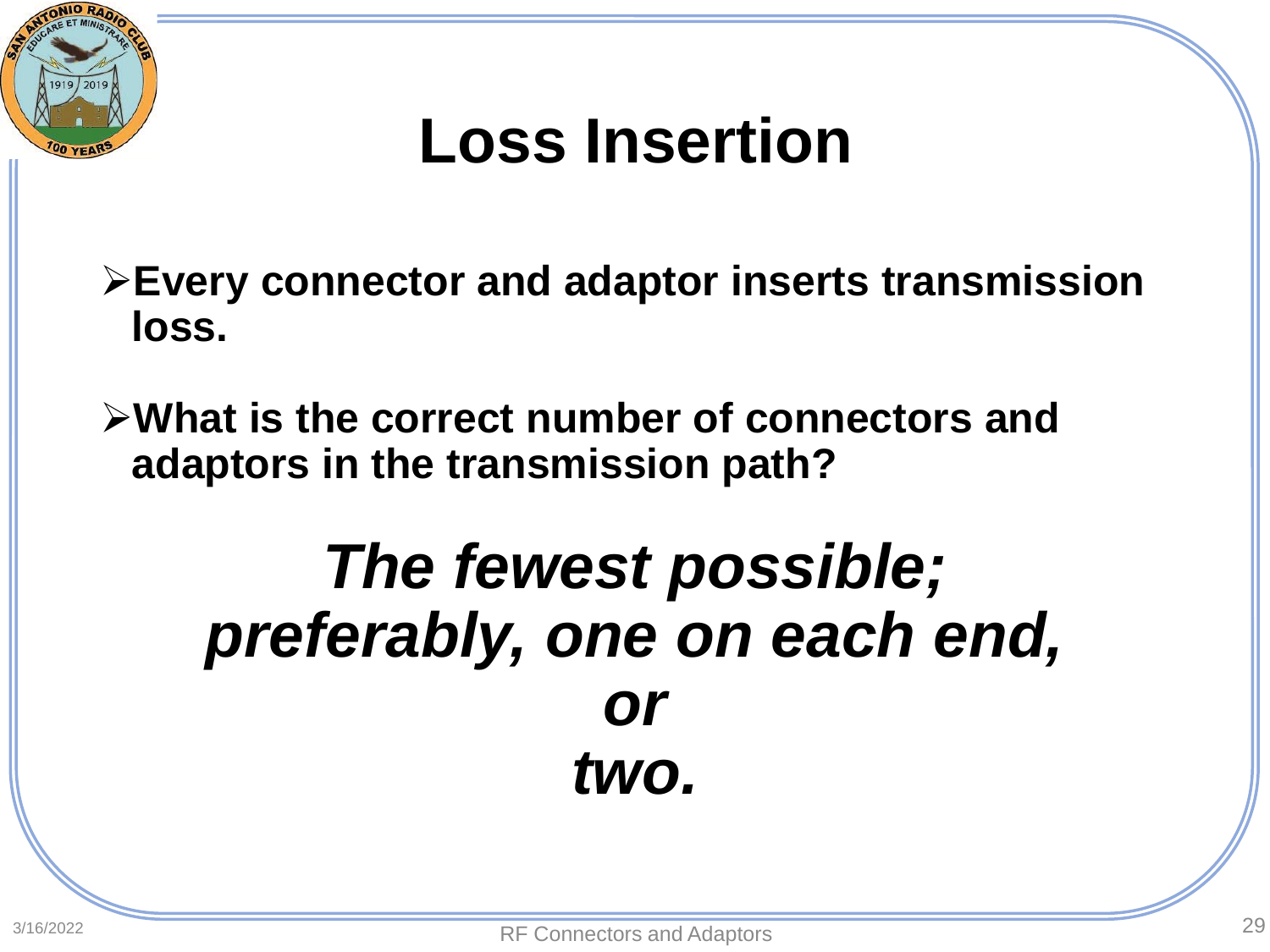

# **Quality Connectors**

- ➢**When seeking to minimize insertion loss in a transmission path, the quality of the connectors and adaptors.**
- ➢**The author of the** *The Care and Feeding of Transmission Lines* **make the same point about quality connectors. They recommend the ones made by Amphenol because of their long reputation in making quality RF components.**
- ➢**There may be other quality RF components, but with some sources, e. g., eBay, internet sites, etc., what you get can be a problem.**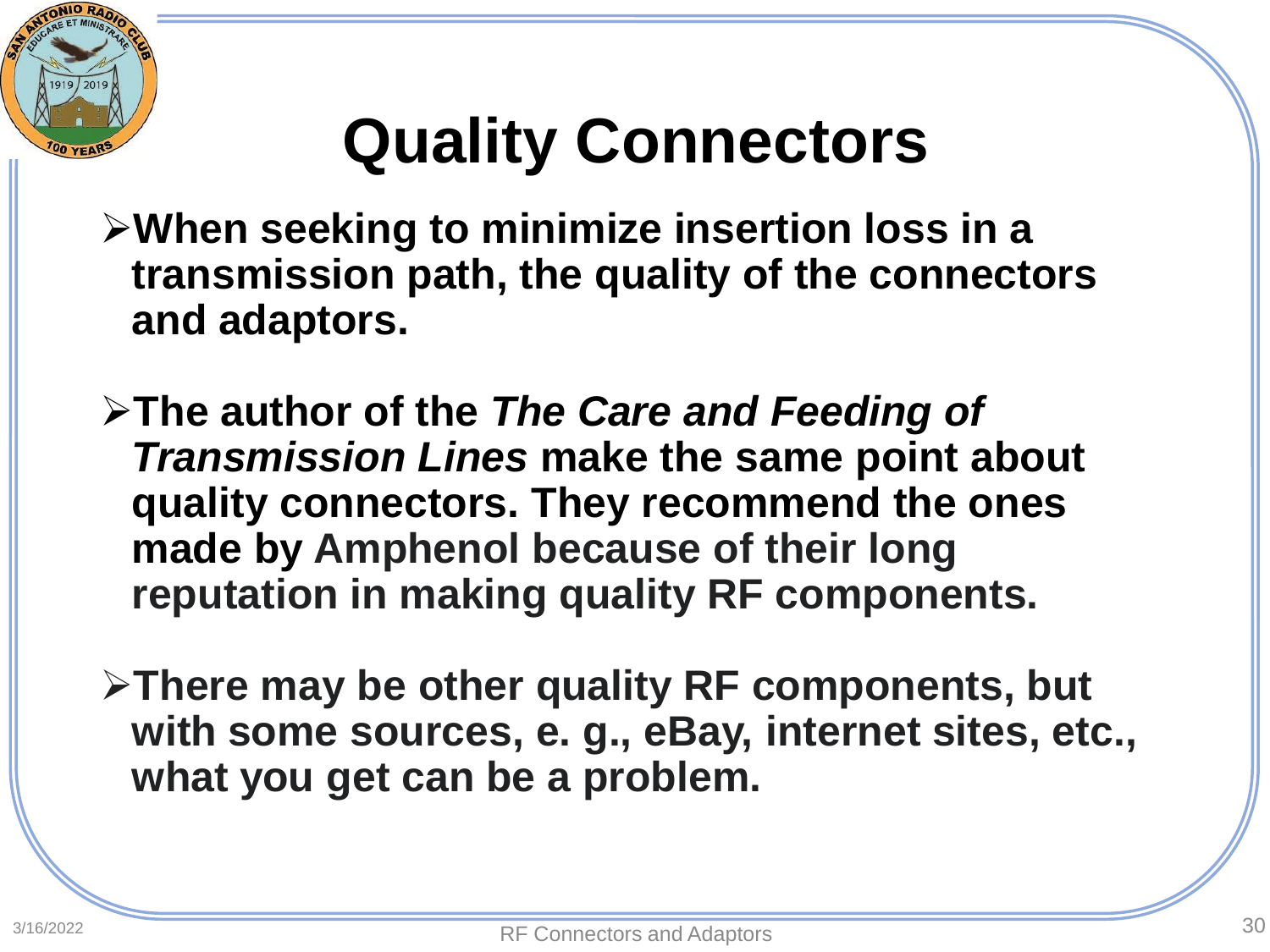

# **Summary**

➢**Over time, I have encountered more and more connectors in Amateur Radio.**

➢**I expect that most Hams as they progress in their pursuit of Amateur Radio knowledge will encounter the same phenomenon.**

➢**As your number of types expands, get spares and tools for them** *and* **get adaptors.**